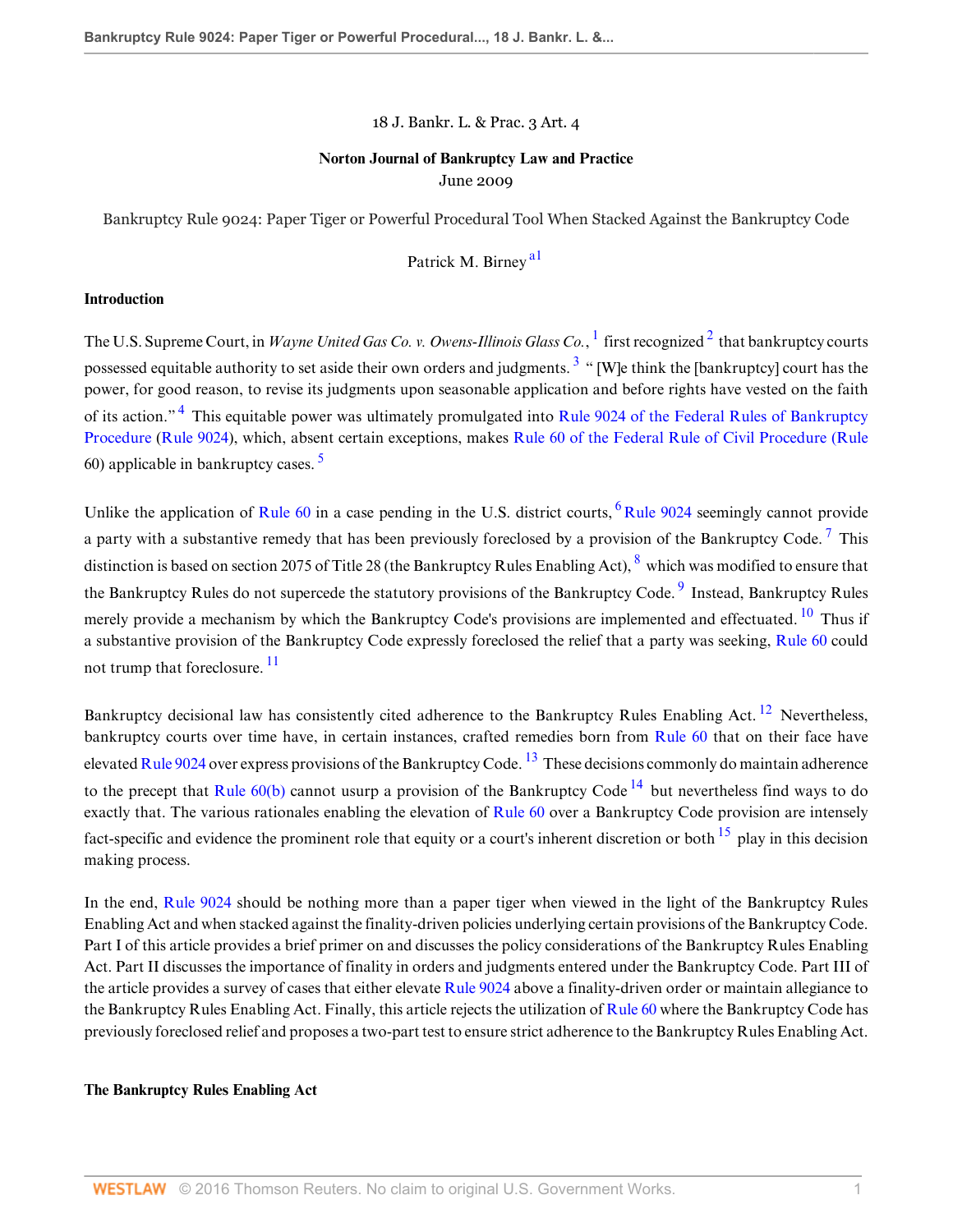<span id="page-1-1"></span><span id="page-1-0"></span>[Rule 9024](http://www.westlaw.com/Link/Document/FullText?findType=L&pubNum=1004365&cite=USFRBPR9024&originatingDoc=I039ae34c4e9111de9b8c850332338889&refType=LQ&originationContext=document&vr=3.0&rs=cblt1.0&transitionType=DocumentItem&contextData=(sc.Search))'s predecessor was promulgated under the Bankruptcy Rules Enabling Act that Congress enacted in 1964. [16](#page-6-3) The Bankruptcy Rules Enabling Act vested with the U.S. Supreme Court authority to promulgate rules related to bankruptcy proceedings. <sup>[17](#page-6-4)</sup> The Bankruptcy Rules Enabling Act "finds its origins in another federal statute, Section 2075 of Title 28 (the 'Rules Enabling Act')."  $18$ 

<span id="page-1-3"></span><span id="page-1-2"></span>The Rules Enabling Act allows the Supreme Court to prescribe general rules of practice and procedure in the United States District Courts. The Bankruptcy Rules Enabling Act gives the Supreme Court the power to prescribe by general rules, the forms of process, writs, pleadings, and motions, and the practice and procedure in cases under title 11.<sup>[19](#page-6-6)</sup>

<span id="page-1-4"></span>As initially enacted, both the Rules Enabling Act and the Bankruptcy Rules Enabling Act had a similar purpose: to allocate authority between the courts and Congress. The court was "allocated only those decisions concerned with procedure, and Congress has retained control over primary, substantive policy decisions." <sup>[20](#page-6-7)</sup>

<span id="page-1-7"></span><span id="page-1-6"></span><span id="page-1-5"></span>The Bankruptcy Reform Act of 1978, however, deleted the second sentence of paragraph (b) in the Bankruptcy Rules Enabling Act.  $^{21}$  $^{21}$  $^{21}$  The deletion of the second sentence meant that the Bankruptcy Rules could not supersede the statutory provisions of the Bankruptcy Code.<sup>[22](#page-6-9)</sup> According to one commentator, the deletion was intentional "because Congress" felt that recent enactments of statutory provisions should not be subject to revisions through the rulemaking process." <sup>[23](#page-6-10)</sup> By deleting the final sentence of [the Bankruptcy Rules Enabling Act], thus not permitting the Bankruptcy Rules to supersede statutory provisions, a different kind of care was required in drafting the Rules. Not only was it necessary to maintain the procedural nature of the Rules, as was the case in the earlier development, but it was also now mandatory that a full familiarity with the new Code be developed to ensure against writing a Rule that would be inconsistent with a Code provision and, therefore, invalid. <sup>[24](#page-6-11)</sup>

<span id="page-1-9"></span><span id="page-1-8"></span>Thus the Bankruptcy Rules Enabling Act, as modified, established that any conflict between the Bankruptcy Code and the Bankruptcy Rules must be settled in favor of the Bankruptcy Code.  $^{25}$  $^{25}$  $^{25}$  It follows, then, that a conflict may arise when the provisions of [Rule 60\(b\)](http://www.westlaw.com/Link/Document/FullText?findType=L&pubNum=1004365&cite=USFRCPR60&originatingDoc=I039ae34c4e9111de9b8c850332338889&refType=LQ&originationContext=document&vr=3.0&rs=cblt1.0&transitionType=DocumentItem&contextData=(sc.Search)) are not harmonious with one or more of the provisions of the Bankruptcy Code that further the policy of finality of orders and judgments in a bankruptcy proceeding.

## **The Importance of Finality of Orders and Judgments in Bankruptcy**

<span id="page-1-12"></span><span id="page-1-11"></span><span id="page-1-10"></span>A primary theme within our current bankruptcy system is the significant importance of finality  $26$  in orders and judgments. Thus if [Rule 9024](http://www.westlaw.com/Link/Document/FullText?findType=L&pubNum=1004365&cite=USFRBPR9024&originatingDoc=I039ae34c4e9111de9b8c850332338889&refType=LQ&originationContext=document&vr=3.0&rs=cblt1.0&transitionType=DocumentItem&contextData=(sc.Search)) were simply authority to permit an unadulterated second bite at the same apple, the stringent finality-enforcing provisions of the Bankruptcy Code might be eviscerated.  $27$  Finality is important to ensure the secure, prompt, and effectual "administration and settlement of the estate...within a limited period of time."  $^{28}$  $^{28}$  $^{28}$ Indeed, "the policies of finality and necessity of fashioning effective remedies in bankruptcy law pervade the Code." <sup>[29](#page-7-0)</sup>

<span id="page-1-16"></span><span id="page-1-15"></span><span id="page-1-14"></span><span id="page-1-13"></span>Nowhere is finality more evident than the various provisions within the Bankruptcy Code that impose deadlines which, absent consent or court-authorized extensions, contrast deals with liquidation.  $30\,$  $30\,$  For example, executory contracts are automatically rejected if not assumed by a Chapter 7 trustee within 60 days after the order of relief is entered.<sup>[31](#page-7-2)</sup> Thirty days after a party moves for relief from stay of any act against property of the estate, such stay is terminated.<sup>[32](#page-7-3)</sup> An unexpired lease of nonresidential real property under which the debtor is the lessee is deemed rejected if the trustee does not assume or reject it within the earlier of 120 days after the order of relief is entered or the date of the confirmation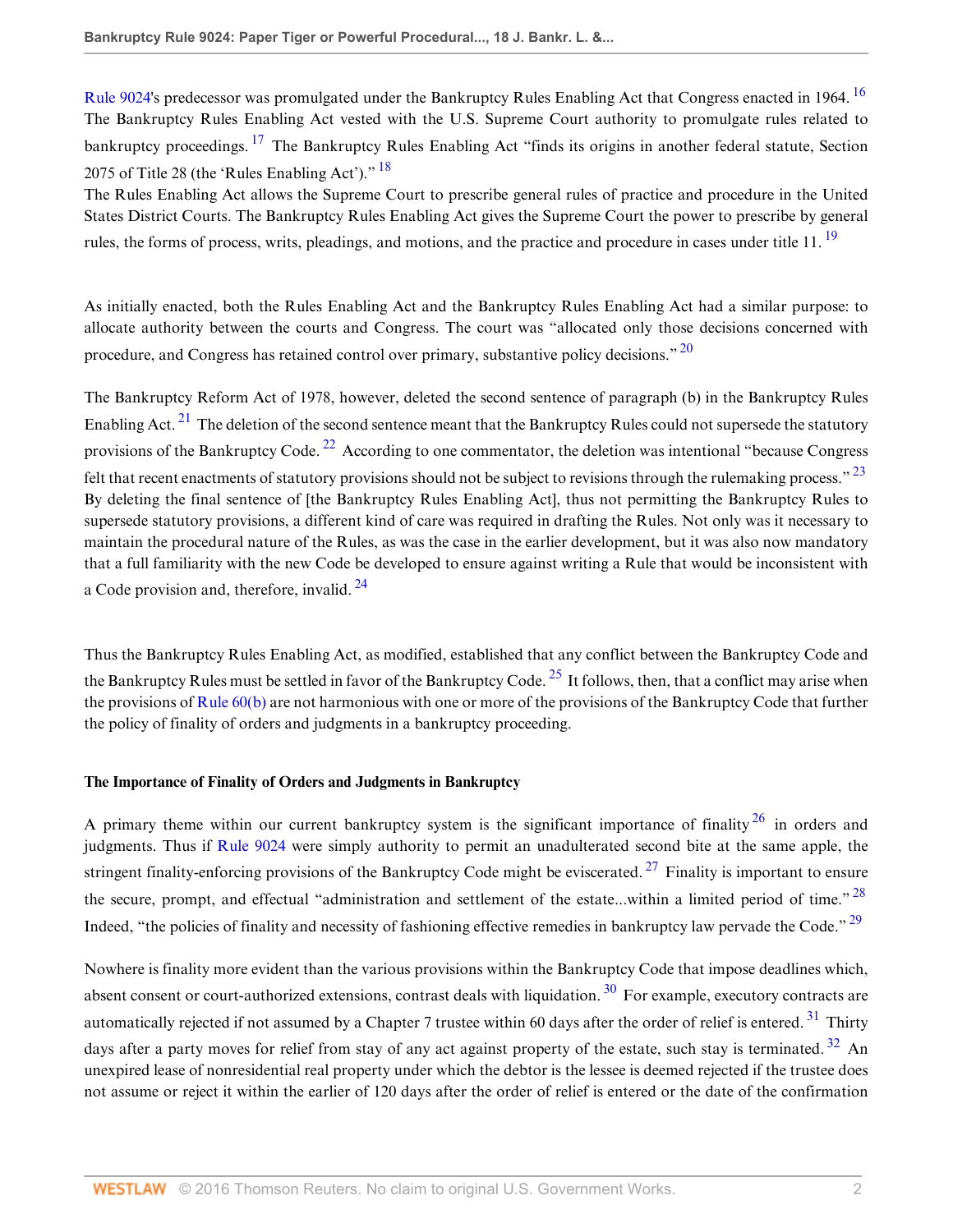<span id="page-2-1"></span><span id="page-2-0"></span>order.<sup>[33](#page-7-4)</sup> The debtor loses its exclusive right to file a plan of reorganization if it does not do so within 120 days after the order for relief is entered.  $34$ 

<span id="page-2-2"></span>The time restraints contained in the Bankruptcy Code and the Bankruptcy Rules are "intended to expedite the completion<sup> $\frac{35}{2}$  $\frac{35}{2}$  $\frac{35}{2}$ </sup> of the bankruptcy proceeding.

The Chapter 11 process alters contractual and property rights of creditors and other parties; therefore, to prevent a party from being irreparably harmed, the bankruptcy court is authorized to conduct some hearings on an accelerated basis. The accumulation of administrative expenses in the form of professional fees over the course of a corporate reorganization adds further impetus to the requirement that cases be completed as quickly as possible. Hence, unlike a typical civil suit that may linger for years, the critical legal issues in a corporate reorganization must be resolved immediately.  $36$ 

<span id="page-2-5"></span><span id="page-2-4"></span><span id="page-2-3"></span>The doctrine of equitable mootness further underscores the significance finality plays in bankruptcy orders and judgments. The equitable mootness doctrine primarily applies when a final bankruptcy order or judgment is appealed.<sup>[37](#page-7-8)</sup> Under the doctrine, a bankruptcy appeal becomes "equitably moot" when, during the appeal, actions or events take place that preclude the appellate court from providing either the appellant or the appellee relief.<sup>[38](#page-7-9)</sup> Once the appeal becomes equitably moot, the appellate court will dismiss. [39](#page-7-10)

<span id="page-2-8"></span><span id="page-2-7"></span><span id="page-2-6"></span>Failure to stay a bankruptcy sale order pursuant to section  $363(m)$  of the Bankruptcy Code<sup>[40](#page-7-11)</sup> is often cited as a basis for dismissing an appeal of the sale order on equitable mootness grounds.  $41$  Similarly, allowing performance under a confirmed plan of reorganization to a point beyond any possible appellate invalidation is another common basis for dismissal of an appeal on equitable mootness grounds. <sup>[42](#page-7-13)</sup>

<span id="page-2-9"></span>Indeed, an order confirming a chapter 11 plan is the most significant order that may be entered in a chapter 11 case. In furtherance of the desire for closure in respect of reorganization cases, appellate courts have acknowledged the necessity for preservation of the integrity and finality of confirmation orders that have been 'implemented'. Thus, the doctrine of mootness has emerged with its concomitant limitation on appellate review of confirmation orders as to plans of reorganization that have been consummated.<sup>[43](#page-7-14)</sup>

<span id="page-2-12"></span><span id="page-2-11"></span><span id="page-2-10"></span>"[F]inality in bankruptcy" is the dominant rationale underscoring these decisions.<sup>[44](#page-7-15)</sup> "The trend is towards an absolute" rule that requires appellants to obtain a stay before appealing [an order, including] a sale of assets."<sup>[45](#page-7-16)</sup>

<span id="page-2-13"></span>Affording finality to bankruptcy court orders and judgments is thus a bedrock principle underscoring the expeditious and orderly reorganization of a debtor and the settlement of a debtor's estate.<sup>[46](#page-7-17)</sup>

## **[Rule 9024](http://www.westlaw.com/Link/Document/FullText?findType=L&pubNum=1004365&cite=USFRBPR9024&originatingDoc=I039ae34c4e9111de9b8c850332338889&refType=LQ&originationContext=document&vr=3.0&rs=cblt1.0&transitionType=DocumentItem&contextData=(sc.Search)) and Rule 60(b) in Bankruptcy Proceedings**

<span id="page-2-18"></span><span id="page-2-17"></span><span id="page-2-16"></span><span id="page-2-15"></span><span id="page-2-14"></span>After the enactment of the Bankruptcy Rules Enabling Act, the general rules governing the power to reconsider final orders and judgments in bankruptcy cases are contained in [Rule 9024.](http://www.westlaw.com/Link/Document/FullText?findType=L&pubNum=1004365&cite=USFRBPR9024&originatingDoc=I039ae34c4e9111de9b8c850332338889&refType=LQ&originationContext=document&vr=3.0&rs=cblt1.0&transitionType=DocumentItem&contextData=(sc.Search))<sup>[47](#page-8-0)</sup> Relief under [Rule 9024](http://www.westlaw.com/Link/Document/FullText?findType=L&pubNum=1004365&cite=USFRBPR9024&originatingDoc=I039ae34c4e9111de9b8c850332338889&refType=LQ&originationContext=document&vr=3.0&rs=cblt1.0&transitionType=DocumentItem&contextData=(sc.Search)) can be by way of motion or by the bankruptcy court, sua sponte. <sup>[48](#page-8-1)</sup> Utilizing a time continuum, generally relief under [Rule 9024](http://www.westlaw.com/Link/Document/FullText?findType=L&pubNum=1004365&cite=USFRBPR9024&originatingDoc=I039ae34c4e9111de9b8c850332338889&refType=LQ&originationContext=document&vr=3.0&rs=cblt1.0&transitionType=DocumentItem&contextData=(sc.Search)) can be entered between a reasonable time after the date that the final order or judgment was entered and within one year after it was entered.<sup>[49](#page-8-2)</sup> The one-year limitation does not apply to motions seeking to reopen a case under [section 350 of](http://www.westlaw.com/Link/Document/FullText?findType=L&pubNum=1000546&cite=11USCAS350&originatingDoc=I039ae34c4e9111de9b8c850332338889&refType=LQ&originationContext=document&vr=3.0&rs=cblt1.0&transitionType=DocumentItem&contextData=(sc.Search)) [the Bankruptcy Code](http://www.westlaw.com/Link/Document/FullText?findType=L&pubNum=1000546&cite=11USCAS350&originatingDoc=I039ae34c4e9111de9b8c850332338889&refType=LQ&originationContext=document&vr=3.0&rs=cblt1.0&transitionType=DocumentItem&contextData=(sc.Search)) or challenging uncontested claims allowance or disallowance orders.  $50$  In those instances, a [Rule](http://www.westlaw.com/Link/Document/FullText?findType=L&pubNum=1004365&cite=USFRBPR9024&originatingDoc=I039ae34c4e9111de9b8c850332338889&refType=LQ&originationContext=document&vr=3.0&rs=cblt1.0&transitionType=DocumentItem&contextData=(sc.Search)) [9024](http://www.westlaw.com/Link/Document/FullText?findType=L&pubNum=1004365&cite=USFRBPR9024&originatingDoc=I039ae34c4e9111de9b8c850332338889&refType=LQ&originationContext=document&vr=3.0&rs=cblt1.0&transitionType=DocumentItem&contextData=(sc.Search)) Motion can be filed at any time.  $51$  If the relief being sought relates to a discharge order under [section 727 of the](http://www.westlaw.com/Link/Document/FullText?findType=L&pubNum=1000546&cite=11USCAS727&originatingDoc=I039ae34c4e9111de9b8c850332338889&refType=LQ&originationContext=document&vr=3.0&rs=cblt1.0&transitionType=DocumentItem&contextData=(sc.Search))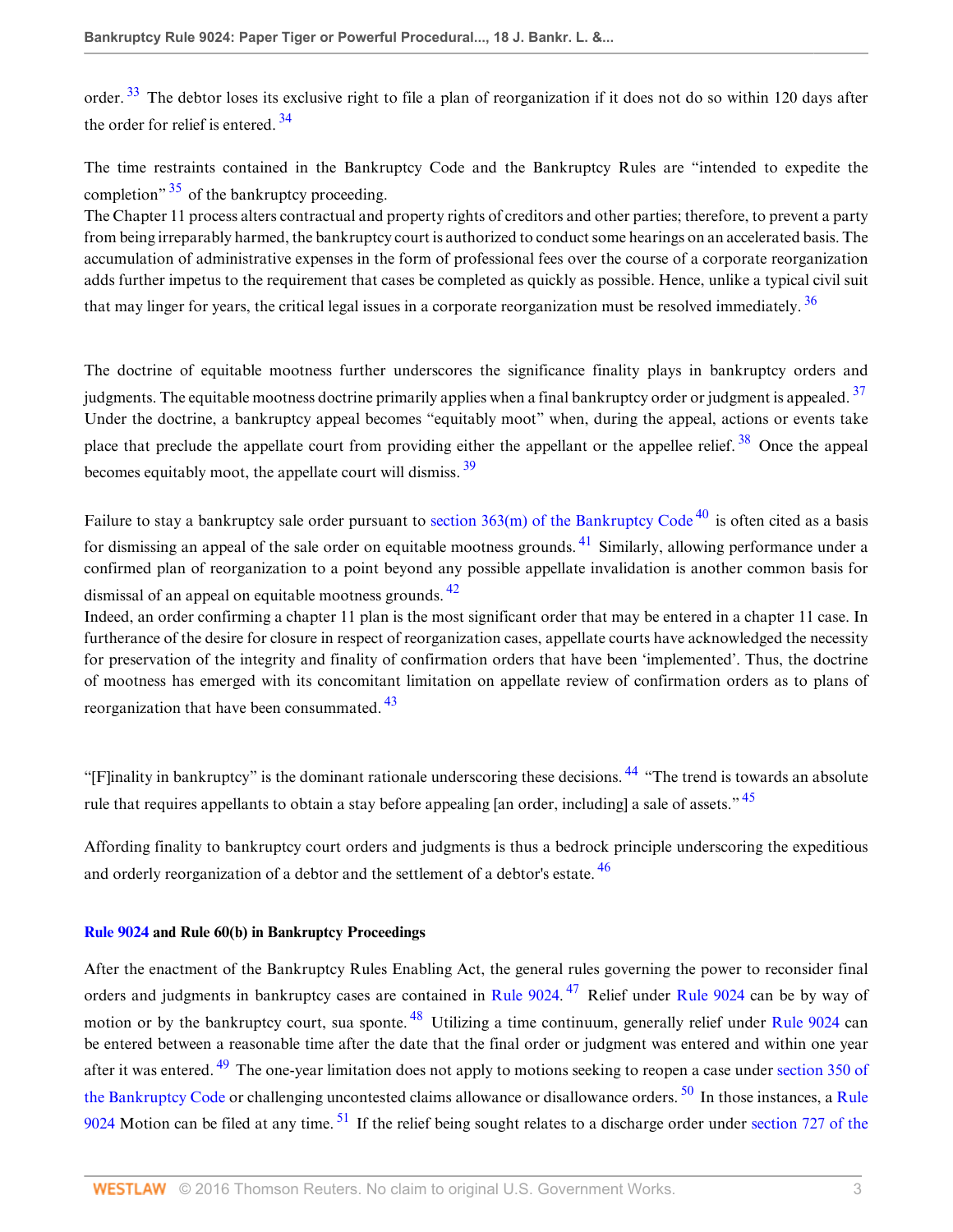<span id="page-3-0"></span>[Bankruptcy Code](http://www.westlaw.com/Link/Document/FullText?findType=L&pubNum=1000546&cite=11USCAS727&originatingDoc=I039ae34c4e9111de9b8c850332338889&refType=LQ&originationContext=document&vr=3.0&rs=cblt1.0&transitionType=DocumentItem&contextData=(sc.Search)) or plan confirmation orders entered under Chapters 11, 12, or 13, the motion's timeliness is seemingly circumscribed by provisions contained within [sections 1144](http://www.westlaw.com/Link/Document/FullText?findType=L&pubNum=1000546&cite=11USCAS1144&originatingDoc=I039ae34c4e9111de9b8c850332338889&refType=LQ&originationContext=document&vr=3.0&rs=cblt1.0&transitionType=DocumentItem&contextData=(sc.Search)), [1230](http://www.westlaw.com/Link/Document/FullText?findType=L&pubNum=1000546&cite=11USCAS1230&originatingDoc=I039ae34c4e9111de9b8c850332338889&refType=LQ&originationContext=document&vr=3.0&rs=cblt1.0&transitionType=DocumentItem&contextData=(sc.Search)), and [1330 of the Bankruptcy Code](http://www.westlaw.com/Link/Document/FullText?findType=L&pubNum=1000546&cite=11USCAS1330&originatingDoc=I039ae34c4e9111de9b8c850332338889&refType=LQ&originationContext=document&vr=3.0&rs=cblt1.0&transitionType=DocumentItem&contextData=(sc.Search)).<sup>[52](#page-8-5)</sup>

<span id="page-3-1"></span>Under the Bankruptcy Rules Enabling Act, finality-driven provisions of the Bankruptcy Code should render [Rule 9024](http://www.westlaw.com/Link/Document/FullText?findType=L&pubNum=1004365&cite=USFRBPR9024&originatingDoc=I039ae34c4e9111de9b8c850332338889&refType=LQ&originationContext=document&vr=3.0&rs=cblt1.0&transitionType=DocumentItem&contextData=(sc.Search)) a nullity. There have been a few instances where such provisions have been circumvented under cover of Rule 60(b) based on standards employed by circuit courts in nonbankruptcy cases. One such example of this circumvention can be found in *In re 401 East 89th Street Owners, Inc.*, <sup>[53](#page-8-6)</sup> where the bankruptcy court utilized Rule 60(b) to provide an equity holder relief from a confirmation order, notwithstanding that the Chapter 11 confirmation order had been substantially consummated. [54](#page-8-7)

<span id="page-3-3"></span><span id="page-3-2"></span>In *401 East 89th Street*, the confirmed plan required that each shareholder pay an assessment fee in accordance with the number of shares held. The assessment fee served as the funding mechanism for the plan. The shareholders would retain their property rights in the debtor if they satisfied the assessment. Failure to pay the assessment would result in automatic termination of the shareholder's interest in the debtor.  $55$  One of the debtor's shareholders failed to pay its assessment, its shares were cancelled, and new shares in like amount were issued to the debtor's mortgagee in accordance with the plan.  $56$  Implicit in the court's decision was that the plan had been substantially consummated. The shareholder argued that it never received notice of the plan and sought relief under Rule 60(b) on the grounds of excusable neglect and extraordinary circumstances.<sup>[57](#page-9-3)</sup>

<span id="page-3-7"></span><span id="page-3-6"></span><span id="page-3-5"></span><span id="page-3-4"></span>As an initial matter, the court in *401 East 89th Street* relied on the Second Circuit's decision in *Paddington Parners v. Pouchard* [58](#page-9-4) to substantiate relief utilizing Rule 60(b). *Paddington Partners* involved claims of breach of contract and violations of federal securities law and the Racketeer Influenced and Corrupt Organizations Act<sup>[59](#page-9-5)</sup> and was wholly unrelated to a case filed under the Bankruptcy Code. Taking its cue from the Rules Enabling Act and not the Bankruptcy Rules Enabling Act, the Second Circuit noted that because "60(b) allows extraordinary judicial relief, it is invoked only if the moving party meets its burden of demonstrating 'exceptional circumstances."<sup>[60](#page-9-6)</sup>

<span id="page-3-11"></span><span id="page-3-10"></span><span id="page-3-9"></span><span id="page-3-8"></span>In granting the shareholder's motion, the *401 East 89th Street* court concluded that the shareholder had, in fact, demonstrated "exceptional circumstances"  $\frac{61}{1}$  $\frac{61}{1}$  $\frac{61}{1}$  justifying relief under Rule 60(b). <sup>[62](#page-9-8)</sup> In addition to noting that the shareholder's motion was timely and established entitlement under one of the enumerated grounds in Rule 60(b), the court also concluded that the harm to the shareholder outweighed the necessity of finality in confirmation order. <sup>[63](#page-9-9)</sup> Relying on *401 East 89th Street*, other bankruptcy courts have confirmed that Rule 60(b) may be utilized to modify a plan of reorganization if the movant established exceptional circumstances and if the harm to the movant outweighed the necessity of finality in the order confirming the plan.  $64$ 

<span id="page-3-15"></span><span id="page-3-14"></span><span id="page-3-13"></span><span id="page-3-12"></span>In *Midkiff vs. Dunivent (In re Midkiff)*, [65](#page-9-11) the Bankruptcy Appellate Panel for the 10th Circuit affirmed an order revoking a Chapter 13 discharge under Rule 60(b)'s "inadvertence" or "mistake" provisions because "the court had not been apprised of all the facts."<sup>[66](#page-9-12)</sup> Before discussing *Midkiff*, a brief analysis of section 1328--the discharge provision of Chapter 13--is in order. Section 1328(a) requires that a discharge be granted after the completion by the debtor of all payments under the plan. <sup>[67](#page-9-13)</sup> Before one year after a discharge, "the court may revoke such discharge only if (a) such discharge was obtained by the debtor through fraud; and (b) the requesting party did not know about the fraud until after the discharge was granted." <sup>[68](#page-9-14)</sup> Consequently, the plain language of the Bankruptcy Code mandates that a debtor's discharge can only be revoked upon a showing of fraud.  $69$ 

<span id="page-3-17"></span><span id="page-3-16"></span>In *Midkiff*, the bankruptcy court entered an order of discharge after the debtor completed his payment obligations under the plan. After the discharge order was entered, the Chapter 13 trustee moved under [Rule 9024](http://www.westlaw.com/Link/Document/FullText?findType=L&pubNum=1004365&cite=USFRBPR9024&originatingDoc=I039ae34c4e9111de9b8c850332338889&refType=LQ&originationContext=document&vr=3.0&rs=cblt1.0&transitionType=DocumentItem&contextData=(sc.Search)) and Rule 60(b) to vacate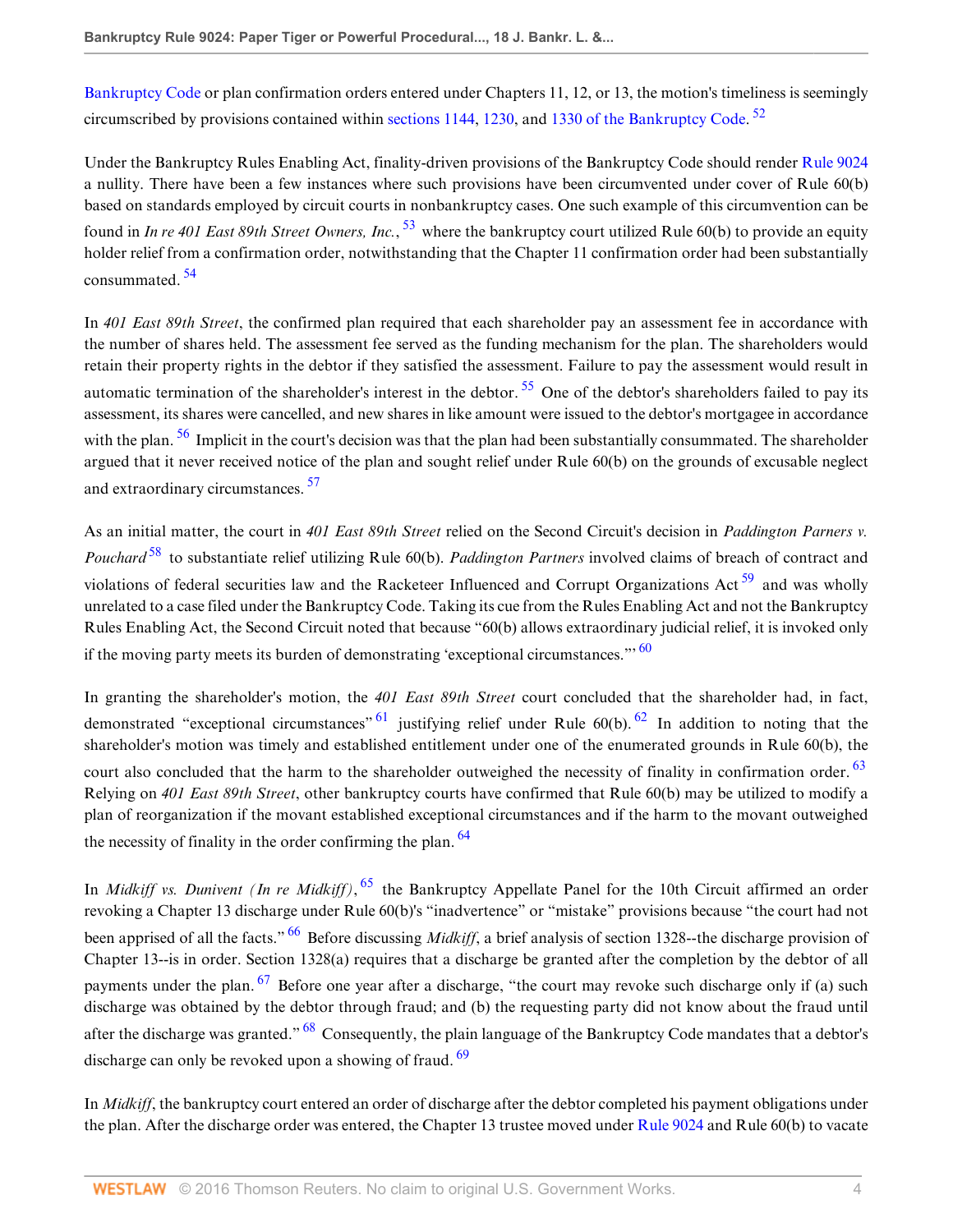<span id="page-4-1"></span><span id="page-4-0"></span>the discharge order in order to collect and disburse an income tax refund.  $\frac{70}{10}$  $\frac{70}{10}$  $\frac{70}{10}$  The bankruptcy court granted the trustee's motion, citing Rule  $60(b)(1)$ . <sup>[71](#page-9-17)</sup> As its rationale, the court noted that because it was unaware of the debtor's income tax refund at the time that the discharge order was entered, it was a "mistake" for the order to have been entered in the first instance. [72](#page-9-18)

<span id="page-4-3"></span><span id="page-4-2"></span>A similar decision was affirmed by the Ninth Circuit in *Cisneros v. United States of America (In re Cisneros)*. [73](#page-9-19) In support of its decision that [Rule 9024](http://www.westlaw.com/Link/Document/FullText?findType=L&pubNum=1004365&cite=USFRBPR9024&originatingDoc=I039ae34c4e9111de9b8c850332338889&refType=LQ&originationContext=document&vr=3.0&rs=cblt1.0&transitionType=DocumentItem&contextData=(sc.Search)) and Rule 60(b) could usurp the discharge revocation provisions of section 1328(e), the court stated

<span id="page-4-4"></span>Section 1328(e) therefore does not conflict with Rule 9024...A chapter 13 debtor's right to have his discharge revoked only for fraud (and not on general equitable grounds or for some reason that would justify revocation under chapter 7) is in no way infringed when a court vacates an order of discharge entered by mistake.<sup>[74](#page-9-20)</sup>

A rational inference drawn from analyzing these cases is that bankruptcy courts, not unlike district courts, believe retention of discretion to set aside final judgments and orders is permitted so long as the factors employed by Rule 60(b) are satisfied. The distinction between the bankruptcy courts and the district courts is notable in this regard, however, given that the Bankruptcy Rules Enabling Act prevents the utilization of the Bankruptcy Rules to resurrect a right that had been previously foreclosed by a Bankruptcy Code provision.

<span id="page-4-7"></span><span id="page-4-6"></span><span id="page-4-5"></span>A more appropriate analysis and conclusion that is juxtapose to *Midkiff*, *Cisneros*, and *401 East 89th Street* can be found in the Third Circuit's decision in *Branchburg Plaza Assoc. vs. Fesq (In re Fesq)*. [75](#page-9-21) In *Fesq*, a lien creditor sought to set aside a Chapter 13 debtor's confirmation order entered based on "mistake, inadvertence, or execusable neglect" under Rule 60(b).  $^{76}$  $^{76}$  $^{76}$  In accord with the Bankruptcy Rules Enabling Act, the court initially confirmed that "[Rule 9024](http://www.westlaw.com/Link/Document/FullText?findType=L&pubNum=1004365&cite=USFRBPR9024&originatingDoc=I039ae34c4e9111de9b8c850332338889&refType=LQ&originationContext=document&vr=3.0&rs=cblt1.0&transitionType=DocumentItem&contextData=(sc.Search)) [could] not validly provide [the lien creditor] with a substantive remedy that would be foreclosed by [Section 1330\(a\).](http://www.westlaw.com/Link/Document/FullText?findType=L&pubNum=1000546&cite=11USCAS1330&originatingDoc=I039ae34c4e9111de9b8c850332338889&refType=LQ&originationContext=document&vr=3.0&rs=cblt1.0&transitionType=DocumentItem&contextData=(sc.Search))"<sup>[77](#page-9-23)</sup> Consequently, [Rule 9024](http://www.westlaw.com/Link/Document/FullText?findType=L&pubNum=1004365&cite=USFRBPR9024&originatingDoc=I039ae34c4e9111de9b8c850332338889&refType=LQ&originationContext=document&vr=3.0&rs=cblt1.0&transitionType=DocumentItem&contextData=(sc.Search)) could only be invoked if it was harmonious with [section 1330\(a\).](http://www.westlaw.com/Link/Document/FullText?findType=L&pubNum=1000546&cite=11USCAS1330&originatingDoc=I039ae34c4e9111de9b8c850332338889&refType=LQ&originationContext=document&vr=3.0&rs=cblt1.0&transitionType=DocumentItem&contextData=(sc.Search)) The lien creditor argued that the confirmation order could be set aside within the time period and for the reasons prescribed by Rule 60(b) but that if the basis was fraud, the motion must have been filed within 180 days after the confirmation order was entered.<sup>[78](#page-9-24)</sup> The Third Circuit rejected the lien creditor's argument and affirmed the bankruptcy's court's order:"We adhere to all relevant considerations, plain meaning, logic, case law and policies underlying the Code to hold that fraud is the only ground for relief available for revocation of a chapter 13 confirmation order." <sup>[79](#page-9-25)</sup> Indeed, the plain language of the Bankruptcy Rules Enabling Act mandates as much.

## <span id="page-4-9"></span><span id="page-4-8"></span>**Adherence to the Bankruptcy Rules Enabling Act**

Bankruptcy courts are encouraged to employ the following two-part test to ensure compliance with the Bankruptcy Rules Enabling Act: First, determine whether the subject matter of the Rule 60(b) motion relates to a Bankruptcy Code provision that regulates the type of challenge to an order or the time in which such challenge can be made. If so, the movant is foreclosed from seeking relief under Rule 60(b) and must rely on the specific Bankruptcy Code provision for relief. If not, then determine whether the movant filed the Rule 60(b) motion within the time parameters contained in Rule 60(c) and established one of the enumerated factors contained in Rule 60(b). To the extent that circuit courts have adopted standards for the various bases for relief contained in Rule 60(b), then the movant would be required to establish those standards as well. If the movant meets its burden under Rule 60(b) and (c), the motion may be granted. Otherwise, the motion must be denied.

#### **Conclusion**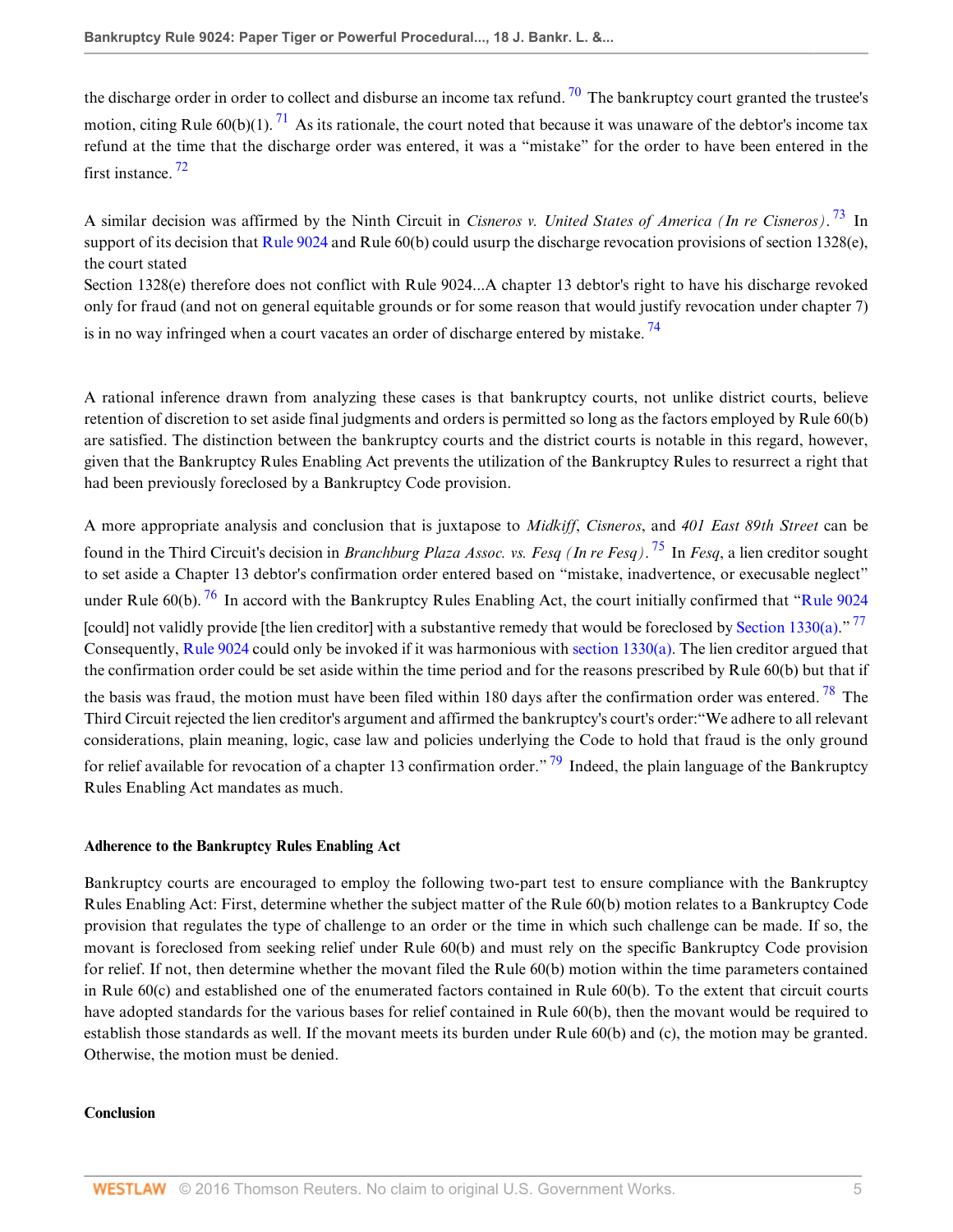<span id="page-5-12"></span>Bankruptcy courts cannot employ Rule 60(b) where the Bankruptcy Code has previously foreclosed relief. Thus when a Bankruptcy Code provision enumerates an exclusive basis for setting aside a final judgment or order and proscribes the time limit for doing so, Rule 60(b) cannot be utilized to usurp that provision. This result is mandated by both the stringent finality-enforcing provisions of the Bankruptcy Code  $80$  and the Bankruptcy Rules Enabling Act. In the end, then, reconciliation of Rule 60(b) with certain finality-driven provisions of the Bankruptcy Code can be accomplished only by way of adherence to the Bankruptcy Rules Enabling Act.

## Footnotes

- <span id="page-5-0"></span>[1](#page-0-0) [Wayne United Gas Co. v. Owens-Illinois Glass Co., 300 U.S. 131, 137, 57 S. Ct. 382, 81 L. Ed. 557 \(1937\).](http://www.westlaw.com/Link/Document/FullText?findType=Y&serNum=1937122268&pubNum=708&originatingDoc=I039ae34c4e9111de9b8c850332338889&refType=RP&originationContext=document&vr=3.0&rs=cblt1.0&transitionType=DocumentItem&contextData=(sc.Search))
- <span id="page-5-1"></span>[2](#page-0-1) [Matter of CADA Investments, Inc., 664 F.2d 1158, 1161, 5 Collier Bankr. Cas. 2d \(MB\) 1166 \(9th Cir. 1981\)](http://www.westlaw.com/Link/Document/FullText?findType=Y&serNum=1981151354&pubNum=350&originatingDoc=I039ae34c4e9111de9b8c850332338889&refType=RP&fi=co_pp_sp_350_1161&originationContext=document&vr=3.0&rs=cblt1.0&transitionType=DocumentItem&contextData=(sc.Search)#co_pp_sp_350_1161) (noting that *Owens-Illinois* first expressed that the bankruptcy court possessed equitable powers to set aside its own orders). See also Schhovanec, Philip A., The [Sale of Property Under Section 363: The Validity of the Sales Conducted Without Prior Notice,](http://www.westlaw.com/Link/Document/FullText?findType=Y&serNum=0104470892&pubNum=1218&originatingDoc=I039ae34c4e9111de9b8c850332338889&refType=LR&fi=co_pp_sp_1218_511&originationContext=document&vr=3.0&rs=cblt1.0&transitionType=DocumentItem&contextData=(sc.Search)#co_pp_sp_1218_511) [46 Okla. L. Rev. 489, 511 \(1993\)](http://www.westlaw.com/Link/Document/FullText?findType=Y&serNum=0104470892&pubNum=1218&originatingDoc=I039ae34c4e9111de9b8c850332338889&refType=LR&fi=co_pp_sp_1218_511&originationContext=document&vr=3.0&rs=cblt1.0&transitionType=DocumentItem&contextData=(sc.Search)#co_pp_sp_1218_511) ("[a] bankruptcy court, sitting as a court of equity, has long been recognized as having the power to set aside its own orders").
- <span id="page-5-2"></span>[3](#page-0-2) [Owens-Illinois, 300 U.S. at 137;](http://www.westlaw.com/Link/Document/FullText?findType=Y&serNum=1937122268&pubNum=780&originatingDoc=I039ae34c4e9111de9b8c850332338889&refType=RP&fi=co_pp_sp_780_137&originationContext=document&vr=3.0&rs=cblt1.0&transitionType=DocumentItem&contextData=(sc.Search)#co_pp_sp_780_137)[In re F.A. Potts & Co., Inc., 86 B.R. 853, 856, 17 Bankr. Ct. Dec. \(CRR\) 888, 12 Fed. R.](http://www.westlaw.com/Link/Document/FullText?findType=Y&serNum=1988073772&pubNum=164&originatingDoc=I039ae34c4e9111de9b8c850332338889&refType=RP&fi=co_pp_sp_164_856&originationContext=document&vr=3.0&rs=cblt1.0&transitionType=DocumentItem&contextData=(sc.Search)#co_pp_sp_164_856) [Serv. 3d 205 \(Bankr. E.D. Pa. 1988\)](http://www.westlaw.com/Link/Document/FullText?findType=Y&serNum=1988073772&pubNum=164&originatingDoc=I039ae34c4e9111de9b8c850332338889&refType=RP&fi=co_pp_sp_164_856&originationContext=document&vr=3.0&rs=cblt1.0&transitionType=DocumentItem&contextData=(sc.Search)#co_pp_sp_164_856), order aff'd, [93 B.R. 62 \(E.D. Pa. 1988\),](http://www.westlaw.com/Link/Document/FullText?findType=Y&serNum=1988150924&pubNum=164&originatingDoc=I039ae34c4e9111de9b8c850332338889&refType=RP&originationContext=document&vr=3.0&rs=cblt1.0&transitionType=DocumentItem&contextData=(sc.Search)) judgment aff'd, [891 F.2d 280 \(3d Cir. 1989\)](http://www.westlaw.com/Link/Document/FullText?findType=Y&serNum=1989171845&pubNum=350&originatingDoc=I039ae34c4e9111de9b8c850332338889&refType=RP&originationContext=document&vr=3.0&rs=cblt1.0&transitionType=DocumentItem&contextData=(sc.Search)) and judgment aff'd, [891 F.2d 282 \(3d Cir. 1989\)](http://www.westlaw.com/Link/Document/FullText?findType=Y&serNum=1989171846&pubNum=350&originatingDoc=I039ae34c4e9111de9b8c850332338889&refType=RP&originationContext=document&vr=3.0&rs=cblt1.0&transitionType=DocumentItem&contextData=(sc.Search)) ("[c]ourts have long recognized that a bankruptcy court may, in the exercise of its equitable powers, enter an order setting aside a previous order"); see also [Schhovanec, 46 Okla. L. Rev. at 511](http://www.westlaw.com/Link/Document/FullText?findType=Y&serNum=0104470892&pubNum=1218&originatingDoc=I039ae34c4e9111de9b8c850332338889&refType=LR&fi=co_pp_sp_1218_511&originationContext=document&vr=3.0&rs=cblt1.0&transitionType=DocumentItem&contextData=(sc.Search)#co_pp_sp_1218_511) ("[a] bankruptcy court, sitting as a court of equity, has long been recognized as having the power to set aside its own orders").
- <span id="page-5-3"></span>[4](#page-0-3) [Owens-Illinois, 300 U.S. at 137.](http://www.westlaw.com/Link/Document/FullText?findType=Y&serNum=1937122268&pubNum=780&originatingDoc=I039ae34c4e9111de9b8c850332338889&refType=RP&fi=co_pp_sp_780_137&originationContext=document&vr=3.0&rs=cblt1.0&transitionType=DocumentItem&contextData=(sc.Search)#co_pp_sp_780_137)
- <span id="page-5-4"></span>[5](#page-0-4) [Fed. R. Bankr. P. 9024.](http://www.westlaw.com/Link/Document/FullText?findType=L&pubNum=1004365&cite=USFRBPR9024&originatingDoc=I039ae34c4e9111de9b8c850332338889&refType=LQ&originationContext=document&vr=3.0&rs=cblt1.0&transitionType=DocumentItem&contextData=(sc.Search))
- <span id="page-5-5"></span>[6](#page-0-5) [28 U.S.C.A. § 2072](http://www.westlaw.com/Link/Document/FullText?findType=L&pubNum=1000546&cite=28USCAS2072&originatingDoc=I039ae34c4e9111de9b8c850332338889&refType=LQ&originationContext=document&vr=3.0&rs=cblt1.0&transitionType=DocumentItem&contextData=(sc.Search)) ("All laws in conflict with such rules shall be of no further force and effect after such rules have taken effect"); see also discussion regarding Bankruptcy Rules Enabling Act, infra.
- <span id="page-5-6"></span>[7](#page-0-6) [In re Fesq, 153 F.3d 113, 116, 40 Collier Bankr. Cas. 2d \(MB\) 768, Bankr. L. Rep. \(CCH\) P 77778 \(3d Cir. 1998\).](http://www.westlaw.com/Link/Document/FullText?findType=Y&serNum=1998173031&pubNum=506&originatingDoc=I039ae34c4e9111de9b8c850332338889&refType=RP&fi=co_pp_sp_506_116&originationContext=document&vr=3.0&rs=cblt1.0&transitionType=DocumentItem&contextData=(sc.Search)#co_pp_sp_506_116)
- <span id="page-5-7"></span>[8](#page-0-7) See 11 U.S.C.A. § 2075 ("The Supreme Court shall have the power to prescribe by general rules, the forms of process, writs, pleadings, and motions, and the practice and procedure in cases under title 11. Such rules shall not abridge, enlarge, or modify any substantive right").
- <span id="page-5-8"></span>[9](#page-0-8) See, e.g., [Fesq, 153 F.3d at 116](http://www.westlaw.com/Link/Document/FullText?findType=Y&serNum=1998173031&pubNum=506&originatingDoc=I039ae34c4e9111de9b8c850332338889&refType=RP&fi=co_pp_sp_506_116&originationContext=document&vr=3.0&rs=cblt1.0&transitionType=DocumentItem&contextData=(sc.Search)#co_pp_sp_506_116) ("[Rule 9024](http://www.westlaw.com/Link/Document/FullText?findType=L&pubNum=1004365&cite=USFRBPR9024&originatingDoc=I039ae34c4e9111de9b8c850332338889&refType=LQ&originationContext=document&vr=3.0&rs=cblt1.0&transitionType=DocumentItem&contextData=(sc.Search)) cannot validly provide...a substantive remedy that would be foreclosed by" the Bankruptcy Code); [In re Rickel & Associates, Inc., 260 B.R. 673, 679, 37 Bankr. Ct. Dec. \(CRR\) 190, 45 Collier Bankr. Cas.](http://www.westlaw.com/Link/Document/FullText?findType=Y&serNum=2001305925&pubNum=164&originatingDoc=I039ae34c4e9111de9b8c850332338889&refType=RP&fi=co_pp_sp_164_679&originationContext=document&vr=3.0&rs=cblt1.0&transitionType=DocumentItem&contextData=(sc.Search)#co_pp_sp_164_679) [2d \(MB\) 1614 \(Bankr. S.D. N.Y. 2001\)](http://www.westlaw.com/Link/Document/FullText?findType=Y&serNum=2001305925&pubNum=164&originatingDoc=I039ae34c4e9111de9b8c850332338889&refType=RP&fi=co_pp_sp_164_679&originationContext=document&vr=3.0&rs=cblt1.0&transitionType=DocumentItem&contextData=(sc.Search)#co_pp_sp_164_679) ("the Rules cannot provide a remedy that the Bankrutpcy Code has substantively foreclosed"); [Matter of Newport Harbor Associates, 589 F.2d 20, 23, 19 C.B.C. 239, Bankr. L. Rep. \(CCH\) P 67014 \(1st](http://www.westlaw.com/Link/Document/FullText?findType=Y&serNum=1978121351&pubNum=350&originatingDoc=I039ae34c4e9111de9b8c850332338889&refType=RP&fi=co_pp_sp_350_23&originationContext=document&vr=3.0&rs=cblt1.0&transitionType=DocumentItem&contextData=(sc.Search)#co_pp_sp_350_23) [Cir. 1978\)](http://www.westlaw.com/Link/Document/FullText?findType=Y&serNum=1978121351&pubNum=350&originatingDoc=I039ae34c4e9111de9b8c850332338889&refType=RP&fi=co_pp_sp_350_23&originationContext=document&vr=3.0&rs=cblt1.0&transitionType=DocumentItem&contextData=(sc.Search)#co_pp_sp_350_23) ("Chapter XI Rule 11-63(8) makes it clear that, notwithstanding Rule 60's general applicability, the statute of limitations provided for by Rule 11-41 is to remain absolute and inviolable in the Chapter XI context in respect of revocation of confirmation" (internal quotations and citations omitted)).
- <span id="page-5-9"></span>[10](#page-0-9) [Fesq, 153 F.3d at 116](http://www.westlaw.com/Link/Document/FullText?findType=Y&serNum=1998173031&pubNum=506&originatingDoc=I039ae34c4e9111de9b8c850332338889&refType=RP&fi=co_pp_sp_506_116&originationContext=document&vr=3.0&rs=cblt1.0&transitionType=DocumentItem&contextData=(sc.Search)#co_pp_sp_506_116).
- <span id="page-5-10"></span>[11](#page-0-10) [Fesq, 153 F.3d at 116](http://www.westlaw.com/Link/Document/FullText?findType=Y&serNum=1998173031&pubNum=506&originatingDoc=I039ae34c4e9111de9b8c850332338889&refType=RP&fi=co_pp_sp_506_116&originationContext=document&vr=3.0&rs=cblt1.0&transitionType=DocumentItem&contextData=(sc.Search)#co_pp_sp_506_116).
- <span id="page-5-11"></span>[12](#page-0-11) See, e.g., [Fesq, 153 F.3d at 116](http://www.westlaw.com/Link/Document/FullText?findType=Y&serNum=1998173031&pubNum=506&originatingDoc=I039ae34c4e9111de9b8c850332338889&refType=RP&fi=co_pp_sp_506_116&originationContext=document&vr=3.0&rs=cblt1.0&transitionType=DocumentItem&contextData=(sc.Search)#co_pp_sp_506_116) ("[Rule 9024](http://www.westlaw.com/Link/Document/FullText?findType=L&pubNum=1004365&cite=USFRBPR9024&originatingDoc=I039ae34c4e9111de9b8c850332338889&refType=LQ&originationContext=document&vr=3.0&rs=cblt1.0&transitionType=DocumentItem&contextData=(sc.Search)) cannot validly provide...a substantive remedy that would be foreclosed by" the Bankruptcy Code); [Rickel, 260 B.R. at 679](http://www.westlaw.com/Link/Document/FullText?findType=Y&serNum=2001305925&pubNum=164&originatingDoc=I039ae34c4e9111de9b8c850332338889&refType=RP&fi=co_pp_sp_164_679&originationContext=document&vr=3.0&rs=cblt1.0&transitionType=DocumentItem&contextData=(sc.Search)#co_pp_sp_164_679) ("the Rules cannot provide a remedy that the Bankrutpcy Code has substantively foreclosed"); [Newport Harbor, 589 F.2d at 23](http://www.westlaw.com/Link/Document/FullText?findType=Y&serNum=1978121351&pubNum=350&originatingDoc=I039ae34c4e9111de9b8c850332338889&refType=RP&fi=co_pp_sp_350_23&originationContext=document&vr=3.0&rs=cblt1.0&transitionType=DocumentItem&contextData=(sc.Search)#co_pp_sp_350_23) ("Chapter XI Rule 11-63(8) makes it clear that, notwithstanding Rule 60's general applicability, the statute of limitations provided for by Rule 11-41 is to remain absolute and inviolable in the Chapter XI context in respect of revocation of confirmation" (internal quotations and citations omitted)).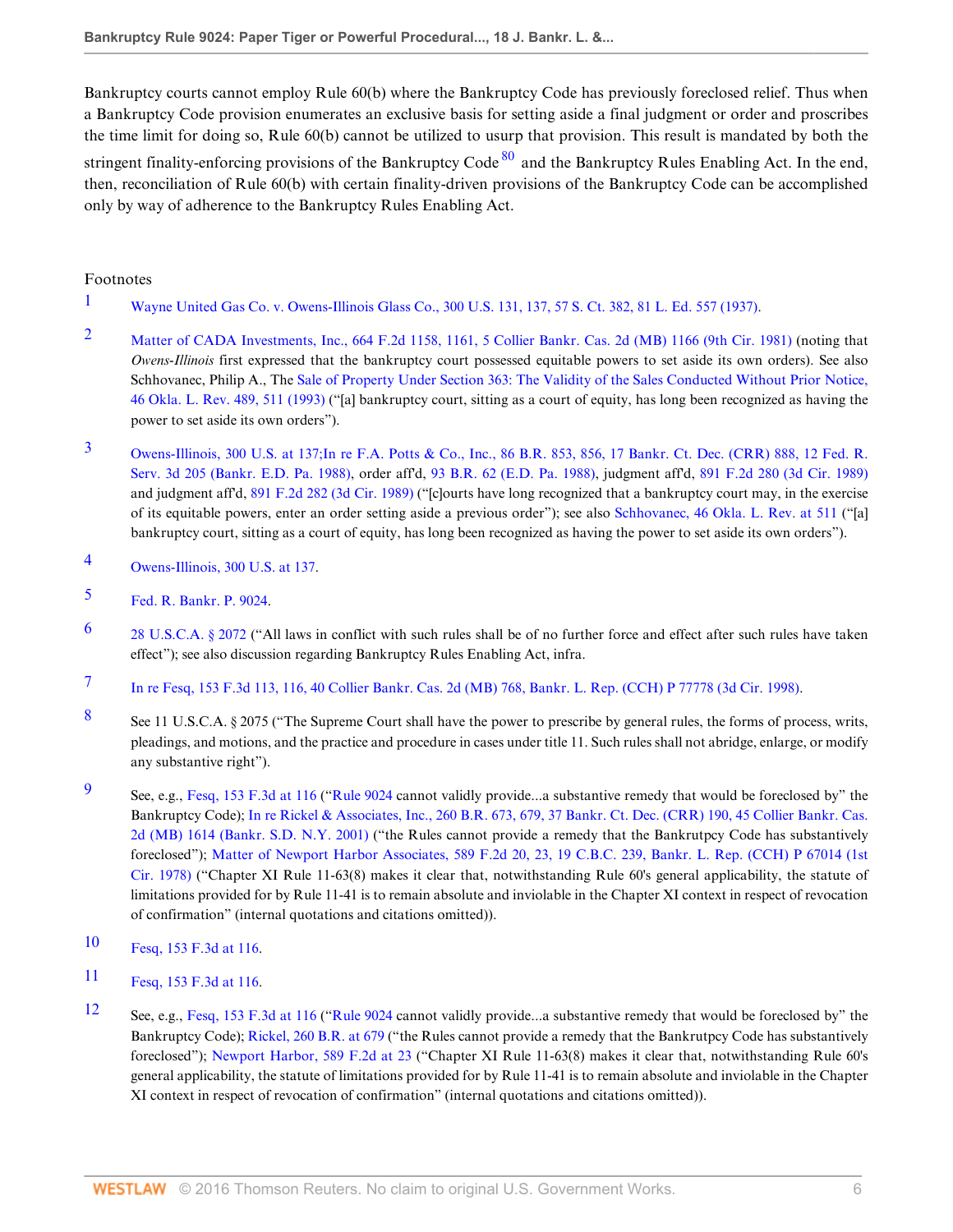- <span id="page-6-0"></span>[13](#page-0-12) See, e.g., [In re Cisneros, 1466, 994 F.2d 1462, Bankr. L. Rep. \(CCH\) P 75303, 72 A.F.T.R.2d 93-5175, 138 A.L.R. Fed. 729](http://www.westlaw.com/Link/Document/FullText?findType=Y&serNum=1993118251&pubNum=106&originatingDoc=I039ae34c4e9111de9b8c850332338889&refType=RP&originationContext=document&vr=3.0&rs=cblt1.0&transitionType=DocumentItem&contextData=(sc.Search)) [\(9th Cir. 1993\)](http://www.westlaw.com/Link/Document/FullText?findType=Y&serNum=1993118251&pubNum=106&originatingDoc=I039ae34c4e9111de9b8c850332338889&refType=RP&originationContext=document&vr=3.0&rs=cblt1.0&transitionType=DocumentItem&contextData=(sc.Search)) ("Section 1328(e)...is no way infringed when a court vacates a order of discharge entered by mistake"); [In re](http://www.westlaw.com/Link/Document/FullText?findType=Y&serNum=1998155877&pubNum=164&originatingDoc=I039ae34c4e9111de9b8c850332338889&refType=RP&originationContext=document&vr=3.0&rs=cblt1.0&transitionType=DocumentItem&contextData=(sc.Search)) [401 East 89th Street Owners, Inc., 223 B.R. 75, 32 Bankr. Ct. Dec. \(CRR\) 1143 \(Bankr. S.D. N.Y. 1998\)](http://www.westlaw.com/Link/Document/FullText?findType=Y&serNum=1998155877&pubNum=164&originatingDoc=I039ae34c4e9111de9b8c850332338889&refType=RP&originationContext=document&vr=3.0&rs=cblt1.0&transitionType=DocumentItem&contextData=(sc.Search)) (determining that exceptional circumstances existed that warranted granting equity holder relief from order confirming Chapter 11 plan).
- <span id="page-6-1"></span>[14](#page-0-13) [Cisneros, 994 F.2d at 1465](http://www.westlaw.com/Link/Document/FullText?findType=Y&serNum=1993118251&pubNum=350&originatingDoc=I039ae34c4e9111de9b8c850332338889&refType=RP&fi=co_pp_sp_350_1465&originationContext=document&vr=3.0&rs=cblt1.0&transitionType=DocumentItem&contextData=(sc.Search)#co_pp_sp_350_1465) ("[i]f the Bankruptcy Rule and the Code itself are indeed in conflict... the statute must take precedence"); [In re Poteet Const. Co., Inc., 122 B.R. 616, 619, 66 A.F.T.R.2d 90-5742 \(Bankr. S.D. Ga. 1990\)](http://www.westlaw.com/Link/Document/FullText?findType=Y&serNum=1991015933&pubNum=164&originatingDoc=I039ae34c4e9111de9b8c850332338889&refType=RP&fi=co_pp_sp_164_619&originationContext=document&vr=3.0&rs=cblt1.0&transitionType=DocumentItem&contextData=(sc.Search)#co_pp_sp_164_619) ("While [11](http://www.westlaw.com/Link/Document/FullText?findType=L&pubNum=1000546&cite=11USCAS1141&originatingDoc=I039ae34c4e9111de9b8c850332338889&refType=RB&originationContext=document&vr=3.0&rs=cblt1.0&transitionType=DocumentItem&contextData=(sc.Search)#co_pp_8b3b0000958a4) [U.S.C. § 1141\(a\)](http://www.westlaw.com/Link/Document/FullText?findType=L&pubNum=1000546&cite=11USCAS1141&originatingDoc=I039ae34c4e9111de9b8c850332338889&refType=RB&originationContext=document&vr=3.0&rs=cblt1.0&transitionType=DocumentItem&contextData=(sc.Search)#co_pp_8b3b0000958a4) does not bar the application of Rule 60(b) to orders of confirmation, the inclusion of this provision in the Bankruptcy Code as well as the narrow grounds established under [11 U.S.C. § 1144](http://www.westlaw.com/Link/Document/FullText?findType=L&pubNum=1000546&cite=11USCAS1144&originatingDoc=I039ae34c4e9111de9b8c850332338889&refType=LQ&originationContext=document&vr=3.0&rs=cblt1.0&transitionType=DocumentItem&contextData=(sc.Search)) for the revocation of an order of confirmation supports a strong presumption in favor of finality"); [In re Midkiff, 271 B.R. 383, 386, Bankr. L. Rep. \(CCH\) P](http://www.westlaw.com/Link/Document/FullText?findType=Y&serNum=2002042161&pubNum=164&originatingDoc=I039ae34c4e9111de9b8c850332338889&refType=RP&fi=co_pp_sp_164_386&originationContext=document&vr=3.0&rs=cblt1.0&transitionType=DocumentItem&contextData=(sc.Search)#co_pp_sp_164_386) [78564, 89 A.F.T.R.2d 2002-559 \(B.A.P. 10th Cir. 2002\)](http://www.westlaw.com/Link/Document/FullText?findType=Y&serNum=2002042161&pubNum=164&originatingDoc=I039ae34c4e9111de9b8c850332338889&refType=RP&fi=co_pp_sp_164_386&originationContext=document&vr=3.0&rs=cblt1.0&transitionType=DocumentItem&contextData=(sc.Search)#co_pp_sp_164_386) ("A chapter 13 debtor's rights to have his discharge revoked only for fraud is in no way infringed when a court vacates an order of discharge entered by mistake" under [Rule 9024](http://www.westlaw.com/Link/Document/FullText?findType=L&pubNum=1004365&cite=USFRBPR9024&originatingDoc=I039ae34c4e9111de9b8c850332338889&refType=LQ&originationContext=document&vr=3.0&rs=cblt1.0&transitionType=DocumentItem&contextData=(sc.Search))).
- <span id="page-6-2"></span>[15](#page-0-14) See [In re Boroff, 189 B.R. 53, 56 \(D. Vt. 1995\)](http://www.westlaw.com/Link/Document/FullText?findType=Y&serNum=1995242125&pubNum=164&originatingDoc=I039ae34c4e9111de9b8c850332338889&refType=RP&fi=co_pp_sp_164_56&originationContext=document&vr=3.0&rs=cblt1.0&transitionType=DocumentItem&contextData=(sc.Search)#co_pp_sp_164_56) ("A motion for relief from judgment under Rule 60(b) is addressed to the discretion of the court"); [Pierce v. Cook & Co., Inc., 518 F.2d 720, 722, 20 Fed. R. Serv. 2d 541 \(10th Cir. 1975\)](http://www.westlaw.com/Link/Document/FullText?findType=Y&serNum=1975111442&pubNum=350&originatingDoc=I039ae34c4e9111de9b8c850332338889&refType=RP&fi=co_pp_sp_350_722&originationContext=document&vr=3.0&rs=cblt1.0&transitionType=DocumentItem&contextData=(sc.Search)#co_pp_sp_350_722) ("Rule 60(b) gives the court a 'grand reservoir of equitable power to do justice in a particular case"').
- <span id="page-6-3"></span>[16](#page-1-0) King, Lawrence P., The [History and Development of the Bankruptcy Rules, 70 Am. Bankr. L.J. 217, 218 \(1996\)](http://www.westlaw.com/Link/Document/FullText?findType=Y&serNum=0106934123&pubNum=1432&originatingDoc=I039ae34c4e9111de9b8c850332338889&refType=LR&fi=co_pp_sp_1432_218&originationContext=document&vr=3.0&rs=cblt1.0&transitionType=DocumentItem&contextData=(sc.Search)#co_pp_sp_1432_218).
- <span id="page-6-4"></span>[17](#page-1-1) King, [70 Am. Bankr. L.J. at 218](http://www.westlaw.com/Link/Document/FullText?findType=Y&serNum=0106934123&pubNum=1432&originatingDoc=I039ae34c4e9111de9b8c850332338889&refType=LR&fi=co_pp_sp_1432_218&originationContext=document&vr=3.0&rs=cblt1.0&transitionType=DocumentItem&contextData=(sc.Search)#co_pp_sp_1432_218).
- <span id="page-6-5"></span>[18](#page-1-2) King, [70 Am. Bankr. L.J. at 218](http://www.westlaw.com/Link/Document/FullText?findType=Y&serNum=0106934123&pubNum=1432&originatingDoc=I039ae34c4e9111de9b8c850332338889&refType=LR&fi=co_pp_sp_1432_218&originationContext=document&vr=3.0&rs=cblt1.0&transitionType=DocumentItem&contextData=(sc.Search)#co_pp_sp_1432_218).
- <span id="page-6-6"></span>[19](#page-1-3) Fong, Christopher, [Creditors and Rule 9019\(A\): Casting Doubt on the Trustee's Sole Authority to Settle Claims of the Estate,](http://www.westlaw.com/Link/Document/FullText?findType=Y&serNum=0342507445&pubNum=1432&originatingDoc=I039ae34c4e9111de9b8c850332338889&refType=LR&fi=co_pp_sp_1432_627&originationContext=document&vr=3.0&rs=cblt1.0&transitionType=DocumentItem&contextData=(sc.Search)#co_pp_sp_1432_627) [82 Am. Bankr. L.J. 591, 627 \(2008\).](http://www.westlaw.com/Link/Document/FullText?findType=Y&serNum=0342507445&pubNum=1432&originatingDoc=I039ae34c4e9111de9b8c850332338889&refType=LR&fi=co_pp_sp_1432_627&originationContext=document&vr=3.0&rs=cblt1.0&transitionType=DocumentItem&contextData=(sc.Search)#co_pp_sp_1432_627)
- <span id="page-6-7"></span>[20](#page-1-4) Fong, [82 Am. Bankr. L.J. at 627](http://www.westlaw.com/Link/Document/FullText?findType=Y&serNum=0342507445&pubNum=1432&originatingDoc=I039ae34c4e9111de9b8c850332338889&refType=LR&fi=co_pp_sp_1432_627&originationContext=document&vr=3.0&rs=cblt1.0&transitionType=DocumentItem&contextData=(sc.Search)#co_pp_sp_1432_627).
- <span id="page-6-8"></span>[21](#page-1-5) King, [70 Am. Bankr. L.J. at 236](http://www.westlaw.com/Link/Document/FullText?findType=Y&serNum=0106934123&pubNum=1432&originatingDoc=I039ae34c4e9111de9b8c850332338889&refType=LR&fi=co_pp_sp_1432_236&originationContext=document&vr=3.0&rs=cblt1.0&transitionType=DocumentItem&contextData=(sc.Search)#co_pp_sp_1432_236).
- <span id="page-6-9"></span>[22](#page-1-6) King, [70 Am. Bankr. L.J. at 218](http://www.westlaw.com/Link/Document/FullText?findType=Y&serNum=0106934123&pubNum=1432&originatingDoc=I039ae34c4e9111de9b8c850332338889&refType=LR&fi=co_pp_sp_1432_218&originationContext=document&vr=3.0&rs=cblt1.0&transitionType=DocumentItem&contextData=(sc.Search)#co_pp_sp_1432_218).
- <span id="page-6-10"></span>[23](#page-1-7) King, [70 Am. Bankr. L.J. at 236](http://www.westlaw.com/Link/Document/FullText?findType=Y&serNum=0106934123&pubNum=1432&originatingDoc=I039ae34c4e9111de9b8c850332338889&refType=LR&fi=co_pp_sp_1432_236&originationContext=document&vr=3.0&rs=cblt1.0&transitionType=DocumentItem&contextData=(sc.Search)#co_pp_sp_1432_236) (citing H.R. Rep. No. 595, 95th Cong., 1st Sess. 449 (1977), reprinted in 2 Collier on Bankruptcy, Appendix, at 449 (Lawrence P. King et al. eds., 15th ed. 1995)).
- <span id="page-6-11"></span>[24](#page-1-8) King, [70 Am. Bankr. L.J. at 239](http://www.westlaw.com/Link/Document/FullText?findType=Y&serNum=0106934123&pubNum=1432&originatingDoc=I039ae34c4e9111de9b8c850332338889&refType=LR&fi=co_pp_sp_1432_239&originationContext=document&vr=3.0&rs=cblt1.0&transitionType=DocumentItem&contextData=(sc.Search)#co_pp_sp_1432_239).
- <span id="page-6-12"></span>[25](#page-1-9) See [In re Pacific Atlantic Trading Co., 33 F.3d 1064, 1066, 25 Bankr. Ct. Dec. \(CRR\) 1595, Bankr. L. Rep. \(CCH\) P 76041,](http://www.westlaw.com/Link/Document/FullText?findType=Y&serNum=1994171564&pubNum=506&originatingDoc=I039ae34c4e9111de9b8c850332338889&refType=RP&fi=co_pp_sp_506_1066&originationContext=document&vr=3.0&rs=cblt1.0&transitionType=DocumentItem&contextData=(sc.Search)#co_pp_sp_506_1066) [74 A.F.T.R.2d 94-5862 \(9th Cir. 1994\)](http://www.westlaw.com/Link/Document/FullText?findType=Y&serNum=1994171564&pubNum=506&originatingDoc=I039ae34c4e9111de9b8c850332338889&refType=RP&fi=co_pp_sp_506_1066&originationContext=document&vr=3.0&rs=cblt1.0&transitionType=DocumentItem&contextData=(sc.Search)#co_pp_sp_506_1066) ("any conflict between the Bankruptcy Code and the Bankruptcy Rules must be settled in favor of the Code."); [In re Barnes, 308 B.R. 77, 81, 52 Collier Bankr. Cas. 2d \(MB\) 153 \(Bankr. D. Colo. 2004\)](http://www.westlaw.com/Link/Document/FullText?findType=Y&serNum=2004304599&pubNum=164&originatingDoc=I039ae34c4e9111de9b8c850332338889&refType=RP&fi=co_pp_sp_164_81&originationContext=document&vr=3.0&rs=cblt1.0&transitionType=DocumentItem&contextData=(sc.Search)#co_pp_sp_164_81) ("the Bankruptcy Rules cannot override substantive provisions provided in the Bankruptcy Code"); [In re Grabill Corp., 113 B.R.](http://www.westlaw.com/Link/Document/FullText?findType=Y&serNum=1990074218&pubNum=164&originatingDoc=I039ae34c4e9111de9b8c850332338889&refType=RP&fi=co_pp_sp_164_974&originationContext=document&vr=3.0&rs=cblt1.0&transitionType=DocumentItem&contextData=(sc.Search)#co_pp_sp_164_974) [966, 974, 20 Bankr. Ct. Dec. \(CRR\) 768 \(Bankr. N.D. Ill. 1990\),](http://www.westlaw.com/Link/Document/FullText?findType=Y&serNum=1990074218&pubNum=164&originatingDoc=I039ae34c4e9111de9b8c850332338889&refType=RP&fi=co_pp_sp_164_974&originationContext=document&vr=3.0&rs=cblt1.0&transitionType=DocumentItem&contextData=(sc.Search)#co_pp_sp_164_974) decision aff'd, [135 B.R. 835 \(N.D. Ill. 1991\),](http://www.westlaw.com/Link/Document/FullText?findType=Y&serNum=1992020741&pubNum=164&originatingDoc=I039ae34c4e9111de9b8c850332338889&refType=RP&originationContext=document&vr=3.0&rs=cblt1.0&transitionType=DocumentItem&contextData=(sc.Search)) aff'd, [983 F.2d](http://www.westlaw.com/Link/Document/FullText?findType=Y&serNum=1993019975&pubNum=350&originatingDoc=I039ae34c4e9111de9b8c850332338889&refType=RP&originationContext=document&vr=3.0&rs=cblt1.0&transitionType=DocumentItem&contextData=(sc.Search)) [773, 23 Bankr. Ct. Dec. \(CRR\) 1393, 28 Collier Bankr. Cas. 2d \(MB\) 346, Bankr. L. Rep. \(CCH\) P 75108 \(7th Cir. 1993\)](http://www.westlaw.com/Link/Document/FullText?findType=Y&serNum=1993019975&pubNum=350&originatingDoc=I039ae34c4e9111de9b8c850332338889&refType=RP&originationContext=document&vr=3.0&rs=cblt1.0&transitionType=DocumentItem&contextData=(sc.Search)) ("[i]n the event of a conflict between the Bankruptcy Rules and the Code, the Code controls").
- <span id="page-6-13"></span> $26$  "[A] final order [or judgment] is one which ends the litigation on the merits and leaves nothing for the court to do but execute the judgment." Stripp, Stephen, [Balancing of Interests in Orders Authorizing the Use of Cash Collateral in Chapter 11, 21](http://www.westlaw.com/Link/Document/FullText?findType=Y&serNum=0100961614&pubNum=1234&originatingDoc=I039ae34c4e9111de9b8c850332338889&refType=LR&fi=co_pp_sp_1234_587&originationContext=document&vr=3.0&rs=cblt1.0&transitionType=DocumentItem&contextData=(sc.Search)#co_pp_sp_1234_587) [Seton Hall L. Rev. 562, 587 \(1991\).](http://www.westlaw.com/Link/Document/FullText?findType=Y&serNum=0100961614&pubNum=1234&originatingDoc=I039ae34c4e9111de9b8c850332338889&refType=LR&fi=co_pp_sp_1234_587&originationContext=document&vr=3.0&rs=cblt1.0&transitionType=DocumentItem&contextData=(sc.Search)#co_pp_sp_1234_587)
- <span id="page-6-14"></span>[27](#page-1-11) [Simon v. Navon, 116 F.3d 1, 5, 30 Bankr. Ct. Dec. \(CRR\) 1196, 38 Collier Bankr. Cas. 2d \(MB\) 38, Bankr. L. Rep. \(CCH\)](http://www.westlaw.com/Link/Document/FullText?findType=Y&serNum=1997117308&pubNum=506&originatingDoc=I039ae34c4e9111de9b8c850332338889&refType=RP&fi=co_pp_sp_506_5&originationContext=document&vr=3.0&rs=cblt1.0&transitionType=DocumentItem&contextData=(sc.Search)#co_pp_sp_506_5) [P 77395, 37 Fed. R. Serv. 3d 1248 \(1st Cir. 1997\)](http://www.westlaw.com/Link/Document/FullText?findType=Y&serNum=1997117308&pubNum=506&originatingDoc=I039ae34c4e9111de9b8c850332338889&refType=RP&fi=co_pp_sp_506_5&originationContext=document&vr=3.0&rs=cblt1.0&transitionType=DocumentItem&contextData=(sc.Search)#co_pp_sp_506_5).
- <span id="page-6-15"></span>[28](#page-1-12) H.R. Doc. No. 93-137, at n.26 (1973) ("this [Supreme] Court has long recognized that a chief purpose of the bankruptcy laws is 'to secure a prompt and effentual [sic] administration and settlement of the estate of all bankrupts within a limited period"' (citing Ex parte [Christy, 44 U.S. 292, 312, 3 How. 292, 11 L. Ed. 603, 1845 WL 5996 \(1845\)](http://www.westlaw.com/Link/Document/FullText?findType=Y&serNum=1800102592&pubNum=780&originatingDoc=I039ae34c4e9111de9b8c850332338889&refType=RP&fi=co_pp_sp_780_312&originationContext=document&vr=3.0&rs=cblt1.0&transitionType=DocumentItem&contextData=(sc.Search)#co_pp_sp_780_312))).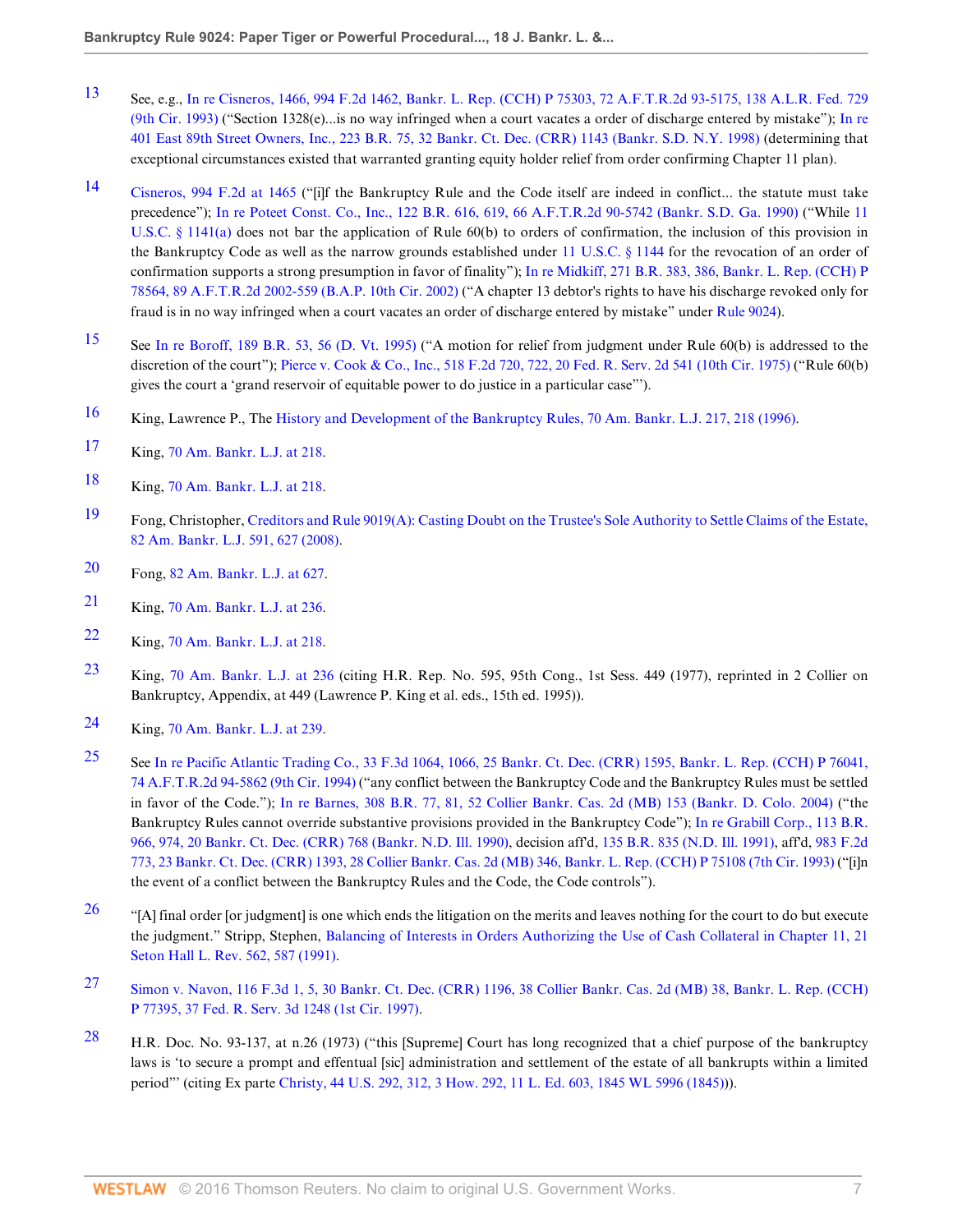- <span id="page-7-0"></span>[29](#page-1-13) [In re Stadium Management Corp., 895 F.2d 845, 848, 20 Bankr. Ct. Dec. \(CRR\) 341, Bankr. L. Rep. \(CCH\) P 73229 \(1st](http://www.westlaw.com/Link/Document/FullText?findType=Y&serNum=1990033232&pubNum=350&originatingDoc=I039ae34c4e9111de9b8c850332338889&refType=RP&fi=co_pp_sp_350_848&originationContext=document&vr=3.0&rs=cblt1.0&transitionType=DocumentItem&contextData=(sc.Search)#co_pp_sp_350_848) [Cir. 1990\)](http://www.westlaw.com/Link/Document/FullText?findType=Y&serNum=1990033232&pubNum=350&originatingDoc=I039ae34c4e9111de9b8c850332338889&refType=RP&fi=co_pp_sp_350_848&originationContext=document&vr=3.0&rs=cblt1.0&transitionType=DocumentItem&contextData=(sc.Search)#co_pp_sp_350_848).
- <span id="page-7-1"></span>[30](#page-1-14) See Cywicki, Circuit City Unplugged: Did Chapter 11 Fail to Save 34,000 Jobs? [Testimony Before the United States House of Representatives Committee on the Judiciary--Subcommittee on Commercial and Administrative Law], available online at: http:// www.mercatus.org/uploadedFiles/Mercatus/Zywicki% #20Testimony % 20*on*%#20Circuit%#20City%#20-%#20March%#2011,%#202009.pdf, p. 11-12 (last visited on April 14, 2009) ("BAPCPA amended section 365(d) of the Code to limit the time during which a debtor-lessee must decide whether to assume or reject an unexpired lease of nonresidential real property... There may be costs to a bankruptcy regime that brings about a swifter resolution of bankruptcy cases, including the possibility that this may lead to the liquidation of some firms that might otherwise have reorganized successfully").
- <span id="page-7-2"></span>[31](#page-1-15) [11 U.S.C.A. § 365\(d\)](http://www.westlaw.com/Link/Document/FullText?findType=L&pubNum=1000546&cite=11USCAS365&originatingDoc=I039ae34c4e9111de9b8c850332338889&refType=RB&originationContext=document&vr=3.0&rs=cblt1.0&transitionType=DocumentItem&contextData=(sc.Search)#co_pp_5ba1000067d06).
- <span id="page-7-3"></span>[32](#page-1-16) [11 U.S.C.A. § 362\(d\)\(3\).](http://www.westlaw.com/Link/Document/FullText?findType=L&pubNum=1000546&cite=11USCAS362&originatingDoc=I039ae34c4e9111de9b8c850332338889&refType=RB&originationContext=document&vr=3.0&rs=cblt1.0&transitionType=DocumentItem&contextData=(sc.Search)#co_pp_17df000040924)
- <span id="page-7-4"></span>[33](#page-2-0) [11 U.S.C.A. § 365\(d\)\(4\).](http://www.westlaw.com/Link/Document/FullText?findType=L&pubNum=1000546&cite=11USCAS365&originatingDoc=I039ae34c4e9111de9b8c850332338889&refType=RB&originationContext=document&vr=3.0&rs=cblt1.0&transitionType=DocumentItem&contextData=(sc.Search)#co_pp_20c3000034ad5)
- <span id="page-7-5"></span>[34](#page-2-1) [11 U.S.C.A. § 1121\(b\).](http://www.westlaw.com/Link/Document/FullText?findType=L&pubNum=1000546&cite=11USCAS1121&originatingDoc=I039ae34c4e9111de9b8c850332338889&refType=RB&originationContext=document&vr=3.0&rs=cblt1.0&transitionType=DocumentItem&contextData=(sc.Search)#co_pp_a83b000018c76)
- <span id="page-7-6"></span>[35](#page-2-2) Cuevas, Carlos J., [Judicial Code Section 158: The Final Order Doctrine, 18 SW. U. L. Rev. 1, 4-7 \(1988\)](http://www.westlaw.com/Link/Document/FullText?findType=Y&serNum=0102677835&pubNum=1244&originatingDoc=I039ae34c4e9111de9b8c850332338889&refType=LR&fi=co_pp_sp_1244_4&originationContext=document&vr=3.0&rs=cblt1.0&transitionType=DocumentItem&contextData=(sc.Search)#co_pp_sp_1244_4).
- <span id="page-7-7"></span>[36](#page-2-3) Cuevas, [18 SW. U. L. Rev. at 4-7.](http://www.westlaw.com/Link/Document/FullText?findType=Y&serNum=0102677835&pubNum=1244&originatingDoc=I039ae34c4e9111de9b8c850332338889&refType=LR&fi=co_pp_sp_1244_4&originationContext=document&vr=3.0&rs=cblt1.0&transitionType=DocumentItem&contextData=(sc.Search)#co_pp_sp_1244_4)
- <span id="page-7-8"></span>[37](#page-2-4) [In re Trico Marine Services, Inc., 337 B.R. 811, 814 \(Bankr. S.D. N.Y. 2006\),](http://www.westlaw.com/Link/Document/FullText?findType=Y&serNum=2008408780&pubNum=164&originatingDoc=I039ae34c4e9111de9b8c850332338889&refType=RP&fi=co_pp_sp_164_814&originationContext=document&vr=3.0&rs=cblt1.0&transitionType=DocumentItem&contextData=(sc.Search)#co_pp_sp_164_814) adhered to on reargument, [343 B.R. 68, 46 Bankr.](http://www.westlaw.com/Link/Document/FullText?findType=Y&serNum=2009105496&pubNum=164&originatingDoc=I039ae34c4e9111de9b8c850332338889&refType=RP&originationContext=document&vr=3.0&rs=cblt1.0&transitionType=DocumentItem&contextData=(sc.Search)) [Ct. Dec. \(CRR\) 136, 56 Collier Bankr. Cas. 2d \(MB\) 294 \(Bankr. S.D. N.Y. 2006\)](http://www.westlaw.com/Link/Document/FullText?findType=Y&serNum=2009105496&pubNum=164&originatingDoc=I039ae34c4e9111de9b8c850332338889&refType=RP&originationContext=document&vr=3.0&rs=cblt1.0&transitionType=DocumentItem&contextData=(sc.Search)) ("[t]he doctrine of 'equitable mootness' is closely related to the ability to grant relief under [§ 1144.](http://www.westlaw.com/Link/Document/FullText?findType=L&pubNum=1000546&cite=11USCAS1144&originatingDoc=I039ae34c4e9111de9b8c850332338889&refType=LQ&originationContext=document&vr=3.0&rs=cblt1.0&transitionType=DocumentItem&contextData=(sc.Search)) Under this doctrine, a proceeding challenging a confirmation order should be dismissed as moot when, although relief could conceivably be fashioned, the implementation of the relief would be inequitable"); [In re Anderson, 349 B.R. 448, 454 \(E.D. Va. 2006\)](http://www.westlaw.com/Link/Document/FullText?findType=Y&serNum=2010219904&pubNum=164&originatingDoc=I039ae34c4e9111de9b8c850332338889&refType=RP&fi=co_pp_sp_164_454&originationContext=document&vr=3.0&rs=cblt1.0&transitionType=DocumentItem&contextData=(sc.Search)#co_pp_sp_164_454) ("[e]ssentially, equitable mootness is a pragmatic principle grounded in the notion that, with the passage of time after a judgment in equity and implementation of that judgment, effective relief on appeal becomes impractical, imprudent, and therefore inequitable").
- <span id="page-7-9"></span>[38](#page-2-5) Kanowitz, Richard S. and Klein, Michael A., The Divergent Interpretations of the Standard Governing Motions for Stay Pending Appeal of Bankruptcy Court Orders, 17 Norton J. Bankr. L. & Prac. 557 (August 2008).
- <span id="page-7-10"></span>[39](#page-2-6) Kanowitz & Klein, 17 Norton J. Bankr. L. & Prac. 557.
- <span id="page-7-11"></span>[40](#page-2-7) Pursuant to [11 U.S.C.A. § 365\(m\):](http://www.westlaw.com/Link/Document/FullText?findType=L&pubNum=1000546&cite=11USCAS365&originatingDoc=I039ae34c4e9111de9b8c850332338889&refType=RB&originationContext=document&vr=3.0&rs=cblt1.0&transitionType=DocumentItem&contextData=(sc.Search)#co_pp_ea62000089cc6)

The reversal or modification on appeal of an authorization under subsection (b) or (c) of this section of a sale or lease of property does not affect the validity of a sale or lease under such authorization to an entity that purchased or leased such property in good faith, whether or not such entity knew of the pendency of the appeal, unless such authorization and such sale or lease were stayed pending appeal.

- <span id="page-7-12"></span>[41](#page-2-8) See, e.g., [In re Filtercorp, Inc., 163 F.3d 570, 576, 33 Bankr. Ct. Dec. \(CRR\) 767, Bankr. L. Rep. \(CCH\) P 77854, 37 U.C.C.](http://www.westlaw.com/Link/Document/FullText?findType=Y&serNum=1998249656&pubNum=506&originatingDoc=I039ae34c4e9111de9b8c850332338889&refType=RP&fi=co_pp_sp_506_576&originationContext=document&vr=3.0&rs=cblt1.0&transitionType=DocumentItem&contextData=(sc.Search)#co_pp_sp_506_576) [Rep. Serv. 2d 799 \(9th Cir. 1998\)](http://www.westlaw.com/Link/Document/FullText?findType=Y&serNum=1998249656&pubNum=506&originatingDoc=I039ae34c4e9111de9b8c850332338889&refType=RP&fi=co_pp_sp_506_576&originationContext=document&vr=3.0&rs=cblt1.0&transitionType=DocumentItem&contextData=(sc.Search)#co_pp_sp_506_576).
- <span id="page-7-13"></span>[42](#page-2-9) [In re Public Service Co. of New Hampshire, 963 F.2d 469, 473, Bankr. L. Rep. \(CCH\) P 74609 \(1st Cir. 1992\)](http://www.westlaw.com/Link/Document/FullText?findType=Y&serNum=1992086610&pubNum=350&originatingDoc=I039ae34c4e9111de9b8c850332338889&refType=RP&fi=co_pp_sp_350_473&originationContext=document&vr=3.0&rs=cblt1.0&transitionType=DocumentItem&contextData=(sc.Search)#co_pp_sp_350_473).
- <span id="page-7-14"></span>[43](#page-2-10) Miller & Marcus, The Crumbling of Debtor Leverage in Chapter 11 Cases--An Implementation or Perversion of the Bankruptcy Reform Act of 1978, C371 ALI-ABA 105, 148 (1989).
- <span id="page-7-15"></span>[44](#page-2-11) [In re Onouli-Kona Land Co., 846 F.2d 1170, 1172, 17 Bankr. Ct. Dec. \(CRR\) 1371, 18 Collier Bankr. Cas. 2d \(MB\) 1436,](http://www.westlaw.com/Link/Document/FullText?findType=Y&serNum=1988065348&pubNum=350&originatingDoc=I039ae34c4e9111de9b8c850332338889&refType=RP&fi=co_pp_sp_350_1172&originationContext=document&vr=3.0&rs=cblt1.0&transitionType=DocumentItem&contextData=(sc.Search)#co_pp_sp_350_1172) [Bankr. L. Rep. \(CCH\) P 72247 \(9th Cir. 1988\).](http://www.westlaw.com/Link/Document/FullText?findType=Y&serNum=1988065348&pubNum=350&originatingDoc=I039ae34c4e9111de9b8c850332338889&refType=RP&fi=co_pp_sp_350_1172&originationContext=document&vr=3.0&rs=cblt1.0&transitionType=DocumentItem&contextData=(sc.Search)#co_pp_sp_350_1172)
- <span id="page-7-16"></span>[45](#page-2-12) [In re USA Commercial Mortg. Co., 2007 WL 2571947 \\*7 \(D. Nev. 2007\)](http://www.westlaw.com/Link/Document/FullText?findType=Y&serNum=2013138995&pubNum=0000999&originatingDoc=I039ae34c4e9111de9b8c850332338889&refType=RP&originationContext=document&vr=3.0&rs=cblt1.0&transitionType=DocumentItem&contextData=(sc.Search)).
- <span id="page-7-17"></span>[46](#page-2-13) [Public Service Co. of NH, 963 F.2d at 471-72;](http://www.westlaw.com/Link/Document/FullText?findType=Y&serNum=1992086610&pubNum=350&originatingDoc=I039ae34c4e9111de9b8c850332338889&refType=RP&fi=co_pp_sp_350_471&originationContext=document&vr=3.0&rs=cblt1.0&transitionType=DocumentItem&contextData=(sc.Search)#co_pp_sp_350_471) see also [In re Information Dialogues, Inc., 662 F.2d 475, 477, 8 Bankr. Ct. Dec.](http://www.westlaw.com/Link/Document/FullText?findType=Y&serNum=1981144464&pubNum=350&originatingDoc=I039ae34c4e9111de9b8c850332338889&refType=RP&fi=co_pp_sp_350_477&originationContext=document&vr=3.0&rs=cblt1.0&transitionType=DocumentItem&contextData=(sc.Search)#co_pp_sp_350_477) [\(CRR\) 334, Bankr. L. Rep. \(CCH\) P 68388 \(8th Cir. 1981\)](http://www.westlaw.com/Link/Document/FullText?findType=Y&serNum=1981144464&pubNum=350&originatingDoc=I039ae34c4e9111de9b8c850332338889&refType=RP&fi=co_pp_sp_350_477&originationContext=document&vr=3.0&rs=cblt1.0&transitionType=DocumentItem&contextData=(sc.Search)#co_pp_sp_350_477) ("mootness doctrine promotes an important policy of bankruptcy law-that court-approved reorganizations be able to go forward in reliance on such approval unless a stay has been obtained");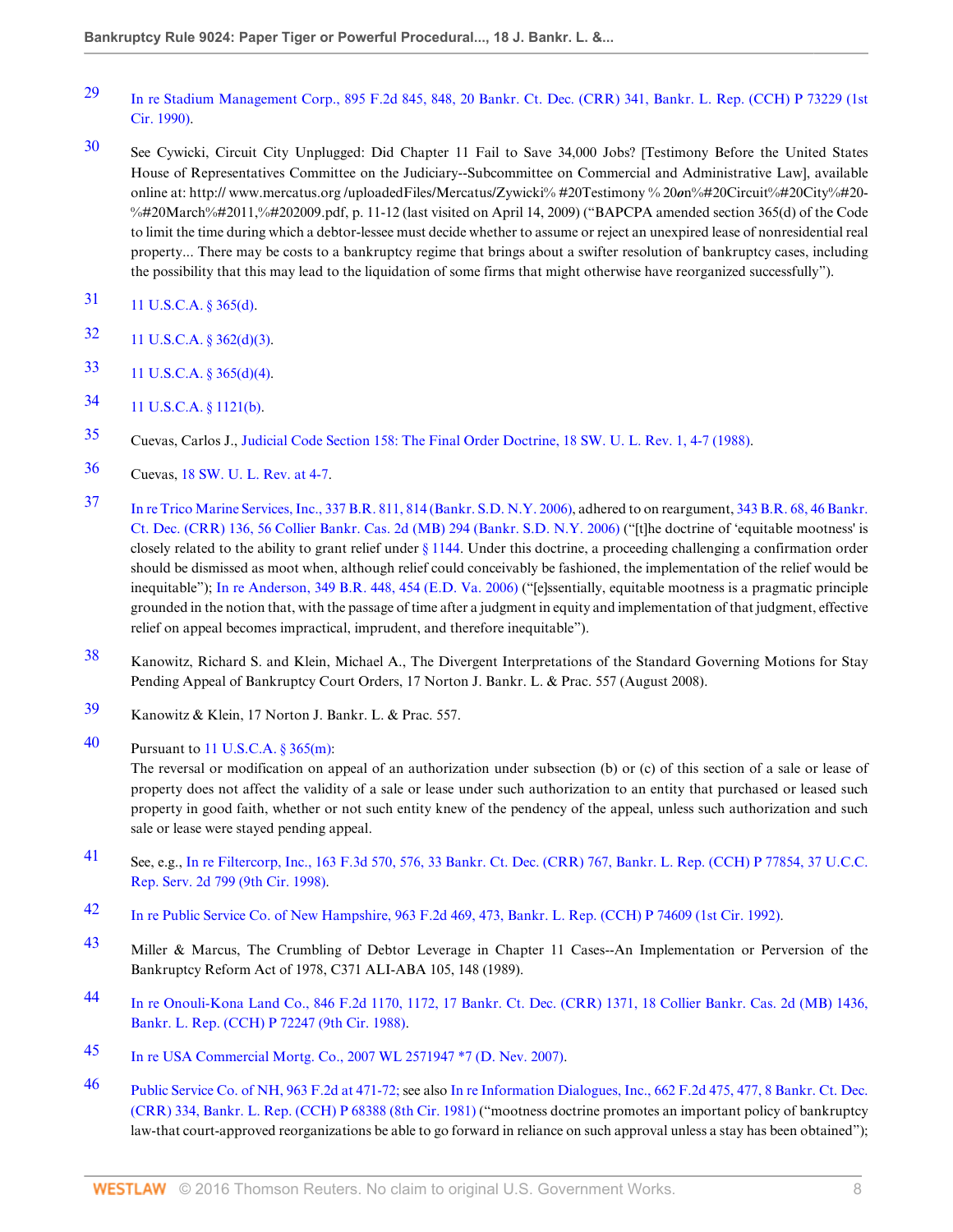[Algeran, Inc. v. Advance Ross Corp., 759 F.2d 1421, 1424, 13 Collier Bankr. Cas. 2d \(MB\) 50, Bankr. L. Rep. \(CCH\) P 70525](http://www.westlaw.com/Link/Document/FullText?findType=Y&serNum=1985123774&pubNum=350&originatingDoc=I039ae34c4e9111de9b8c850332338889&refType=RP&fi=co_pp_sp_350_1424&originationContext=document&vr=3.0&rs=cblt1.0&transitionType=DocumentItem&contextData=(sc.Search)#co_pp_sp_350_1424) [\(9th Cir. 1985\)](http://www.westlaw.com/Link/Document/FullText?findType=Y&serNum=1985123774&pubNum=350&originatingDoc=I039ae34c4e9111de9b8c850332338889&refType=RP&fi=co_pp_sp_350_1424&originationContext=document&vr=3.0&rs=cblt1.0&transitionType=DocumentItem&contextData=(sc.Search)#co_pp_sp_350_1424) (mootness doctrine recognizes "particular need for finality in orders regarding stays in bankruptcy"); [In re](http://www.westlaw.com/Link/Document/FullText?findType=Y&serNum=1986129811&pubNum=350&originatingDoc=I039ae34c4e9111de9b8c850332338889&refType=RP&fi=co_pp_sp_350_1149&originationContext=document&vr=3.0&rs=cblt1.0&transitionType=DocumentItem&contextData=(sc.Search)#co_pp_sp_350_1149) [AOV Industries, Inc., 792 F.2d 1140, 1149, 14 Bankr. Ct. Dec. \(CRR\) 816, Bankr. L. Rep. \(CCH\) P 71190 \(D.C. Cir. 1986\)](http://www.westlaw.com/Link/Document/FullText?findType=Y&serNum=1986129811&pubNum=350&originatingDoc=I039ae34c4e9111de9b8c850332338889&refType=RP&fi=co_pp_sp_350_1149&originationContext=document&vr=3.0&rs=cblt1.0&transitionType=DocumentItem&contextData=(sc.Search)#co_pp_sp_350_1149) (refusing to overturn plan, in part because of "virtues of finality").

<span id="page-8-0"></span>[47](#page-2-14) [Fed. R. Bankr. P. 9024](http://www.westlaw.com/Link/Document/FullText?findType=L&pubNum=1004365&cite=USFRBPR9024&originatingDoc=I039ae34c4e9111de9b8c850332338889&refType=LQ&originationContext=document&vr=3.0&rs=cblt1.0&transitionType=DocumentItem&contextData=(sc.Search)) provides that:

[Rule 60 F.R.Civ.P.](http://www.westlaw.com/Link/Document/FullText?findType=L&pubNum=1004365&cite=USFRCPR60&originatingDoc=I039ae34c4e9111de9b8c850332338889&refType=LQ&originationContext=document&vr=3.0&rs=cblt1.0&transitionType=DocumentItem&contextData=(sc.Search)) applies in cases under the Code except that (1) a motion to reopen a case under the Code or for the reconsideration of an order allowing or disallowing a claim against the estate entered without a contest is not subject to the one year limitation prescribed in Rule  $60(c)$ , (2) a complaint to revoke a discharge in a chapter 7 liquidation case may be filed only within the time allowed by  $\S 727(e)$  of the Code, and (3) a complaint to revoke an order confirming a plan may be filed only within the time allowed by [§ 1144](http://www.westlaw.com/Link/Document/FullText?findType=L&pubNum=1000546&cite=11USCAS1144&originatingDoc=I039ae34c4e9111de9b8c850332338889&refType=LQ&originationContext=document&vr=3.0&rs=cblt1.0&transitionType=DocumentItem&contextData=(sc.Search)), [§ 1230,](http://www.westlaw.com/Link/Document/FullText?findType=L&pubNum=1000546&cite=11USCAS1230&originatingDoc=I039ae34c4e9111de9b8c850332338889&refType=LQ&originationContext=document&vr=3.0&rs=cblt1.0&transitionType=DocumentItem&contextData=(sc.Search)) or [§ 1330.](http://www.westlaw.com/Link/Document/FullText?findType=L&pubNum=1000546&cite=11USCAS1330&originatingDoc=I039ae34c4e9111de9b8c850332338889&refType=LQ&originationContext=document&vr=3.0&rs=cblt1.0&transitionType=DocumentItem&contextData=(sc.Search))

The relevant provisions of [Fed. R. Civ. P. 60](http://www.westlaw.com/Link/Document/FullText?findType=L&pubNum=1004365&cite=USFRCPR60&originatingDoc=I039ae34c4e9111de9b8c850332338889&refType=LQ&originationContext=document&vr=3.0&rs=cblt1.0&transitionType=DocumentItem&contextData=(sc.Search)) can be found in subsections (b) and (c), which provide:

(b) Grounds for Relief from a Final Judgment, Order, or Proceeding. On motion and just terms, the court may relieve a party or its legal representative from a final judgment, order, or proceeding for the following reasons:

- (1) mistake, inadvertence, surprise, or excusable neglect;
- (2) newly discovered evidence that, with reasonable diligence, could not have been discovered in time to move for a new trial under Rule 59(b);
- (3) fraud (whether previously called intrinsic or extrinsic), misrepresentation, or misconduct by an opposing party; (4) the judgment is void;

(5) the judgment has been satisfied, released, or discharged; it is based on an earlier judgment that has been reversed or vacated; or applying it prospectively is no longer equitable; or

- (6) any other reason that justifies relief.
- (c) Timing and Effect of the Motion.

(1) Timing. A motion under Rule  $60(b)$  must be made within a reasonable time--and for reasons (1), (2), and (3) no more than a year after the entry of the judgment or order or the date of the proceeding.

- <span id="page-8-1"></span>[48](#page-2-15) [In re Aztec Supply Corp., 399 B.R. 480, 488-90, 51 Bankr. Ct. Dec. \(CRR\) 29 \(Bankr. N.D. Ill. 2009\)](http://www.westlaw.com/Link/Document/FullText?findType=Y&serNum=2017875920&pubNum=164&originatingDoc=I039ae34c4e9111de9b8c850332338889&refType=RP&fi=co_pp_sp_164_488&originationContext=document&vr=3.0&rs=cblt1.0&transitionType=DocumentItem&contextData=(sc.Search)#co_pp_sp_164_488). The court in *Aztec* noted that [Rule 60](http://www.westlaw.com/Link/Document/FullText?findType=L&pubNum=1004365&cite=USFRCPR60&originatingDoc=I039ae34c4e9111de9b8c850332338889&refType=LQ&originationContext=document&vr=3.0&rs=cblt1.0&transitionType=DocumentItem&contextData=(sc.Search)) had been interpreted to allow relief only by way of motion; however, in view of the provisions of [section](http://www.westlaw.com/Link/Document/FullText?findType=L&pubNum=1000546&cite=11USCAS105&originatingDoc=I039ae34c4e9111de9b8c850332338889&refType=LQ&originationContext=document&vr=3.0&rs=cblt1.0&transitionType=DocumentItem&contextData=(sc.Search)) [105\(b\) of the Bankruptcy Code](http://www.westlaw.com/Link/Document/FullText?findType=L&pubNum=1000546&cite=11USCAS105&originatingDoc=I039ae34c4e9111de9b8c850332338889&refType=LQ&originationContext=document&vr=3.0&rs=cblt1.0&transitionType=DocumentItem&contextData=(sc.Search)) that allow the bankruptcy court to "issue any order, process, or judgment that is necessary or appropriate to carry out the provisons" of the Bankruptcy Code, a bankruptcy court has authority to raise [Rule 60](http://www.westlaw.com/Link/Document/FullText?findType=L&pubNum=1004365&cite=USFRCPR60&originatingDoc=I039ae34c4e9111de9b8c850332338889&refType=LQ&originationContext=document&vr=3.0&rs=cblt1.0&transitionType=DocumentItem&contextData=(sc.Search)), sua sponte. [Aztec, 399 B.R. at 488-90.](http://www.westlaw.com/Link/Document/FullText?findType=Y&serNum=2017875920&pubNum=164&originatingDoc=I039ae34c4e9111de9b8c850332338889&refType=RP&fi=co_pp_sp_164_488&originationContext=document&vr=3.0&rs=cblt1.0&transitionType=DocumentItem&contextData=(sc.Search)#co_pp_sp_164_488)
- <span id="page-8-2"></span>[49](#page-2-16) [Fed. R. Bankr. P. 9024;](http://www.westlaw.com/Link/Document/FullText?findType=L&pubNum=1004365&cite=USFRBPR9024&originatingDoc=I039ae34c4e9111de9b8c850332338889&refType=LQ&originationContext=document&vr=3.0&rs=cblt1.0&transitionType=DocumentItem&contextData=(sc.Search)) but see [Whelton v. Educational Credit Management Corp., 432 F.3d 150, 155, n. 2, 204 Ed. Law Rep.](http://www.westlaw.com/Link/Document/FullText?findType=Y&serNum=2007899019&pubNum=960&originatingDoc=I039ae34c4e9111de9b8c850332338889&refType=RP&originationContext=document&vr=3.0&rs=cblt1.0&transitionType=DocumentItem&contextData=(sc.Search)) [492, Bankr. L. Rep. \(CCH\) P 80486 \(2d Cir. 2005\)](http://www.westlaw.com/Link/Document/FullText?findType=Y&serNum=2007899019&pubNum=960&originatingDoc=I039ae34c4e9111de9b8c850332338889&refType=RP&originationContext=document&vr=3.0&rs=cblt1.0&transitionType=DocumentItem&contextData=(sc.Search)) (noting that plaintiff/creditor was "bound only by 'the reasonable time' limitation of [Rule 60\(b\)\(4\)](http://www.westlaw.com/Link/Document/FullText?findType=L&pubNum=1004365&cite=USFRCPR60&originatingDoc=I039ae34c4e9111de9b8c850332338889&refType=LQ&originationContext=document&vr=3.0&rs=cblt1.0&transitionType=DocumentItem&contextData=(sc.Search))" because it was attempting to declare a provision of a confirmed plan void ab initio).
- <span id="page-8-3"></span>[50](#page-2-17) [Fed. R. Bankr. P. 9024.](http://www.westlaw.com/Link/Document/FullText?findType=L&pubNum=1004365&cite=USFRBPR9024&originatingDoc=I039ae34c4e9111de9b8c850332338889&refType=LQ&originationContext=document&vr=3.0&rs=cblt1.0&transitionType=DocumentItem&contextData=(sc.Search))
- <span id="page-8-4"></span>[51](#page-2-18) [Fed. R. Bankr. P. 9024.](http://www.westlaw.com/Link/Document/FullText?findType=L&pubNum=1004365&cite=USFRBPR9024&originatingDoc=I039ae34c4e9111de9b8c850332338889&refType=LQ&originationContext=document&vr=3.0&rs=cblt1.0&transitionType=DocumentItem&contextData=(sc.Search))
- <span id="page-8-5"></span>[52](#page-3-0) A motion to revoke a [section 727](http://www.westlaw.com/Link/Document/FullText?findType=L&pubNum=1000546&cite=11USCAS727&originatingDoc=I039ae34c4e9111de9b8c850332338889&refType=LQ&originationContext=document&vr=3.0&rs=cblt1.0&transitionType=DocumentItem&contextData=(sc.Search)) discharge must be made within one year after the entry of the discharge order if the party seeking the revocation alleges that the discharge was obtained through the fraud of the debtor and if the movant did not know of the fraud at the time that the discharge was entered. See [11 U.S.C.A. § 727\(e\)\(1\).](http://www.westlaw.com/Link/Document/FullText?findType=L&pubNum=1000546&cite=11USCAS727&originatingDoc=I039ae34c4e9111de9b8c850332338889&refType=RB&originationContext=document&vr=3.0&rs=cblt1.0&transitionType=DocumentItem&contextData=(sc.Search)#co_pp_06a60000dfdc6) If the debtor knowingly and fraudulent failed to report the acquisition of property that is property of the estate or, among other things, failed to obey any lawful order of the bankruptcy court, the revocation could be filed within the later of one year after the discharge order or the date that the case was closed. [11 U.S.C.A. § 727\(e\)\(2\).](http://www.westlaw.com/Link/Document/FullText?findType=L&pubNum=1000546&cite=11USCAS727&originatingDoc=I039ae34c4e9111de9b8c850332338889&refType=RB&originationContext=document&vr=3.0&rs=cblt1.0&transitionType=DocumentItem&contextData=(sc.Search)#co_pp_1184000067914) A motion revoking a Chapter 11, Chapter 12, and Chapter 13 confirmation order must be filed within 180 days of the date that the order was entered. See [11 U.S.C.A. §§ 1144](http://www.westlaw.com/Link/Document/FullText?findType=L&pubNum=1000546&cite=11USCAS1144&originatingDoc=I039ae34c4e9111de9b8c850332338889&refType=LQ&originationContext=document&vr=3.0&rs=cblt1.0&transitionType=DocumentItem&contextData=(sc.Search)), [1230\(a\)](http://www.westlaw.com/Link/Document/FullText?findType=L&pubNum=1000546&cite=11USCAS1230&originatingDoc=I039ae34c4e9111de9b8c850332338889&refType=RB&originationContext=document&vr=3.0&rs=cblt1.0&transitionType=DocumentItem&contextData=(sc.Search)#co_pp_8b3b0000958a4), [1330\(a\).](http://www.westlaw.com/Link/Document/FullText?findType=L&pubNum=1000546&cite=11USCAS1330&originatingDoc=I039ae34c4e9111de9b8c850332338889&refType=RB&originationContext=document&vr=3.0&rs=cblt1.0&transitionType=DocumentItem&contextData=(sc.Search)#co_pp_8b3b0000958a4)
- <span id="page-8-6"></span>[53](#page-3-1) [401 East 89th Street, 223 B.R. 75](http://www.westlaw.com/Link/Document/FullText?findType=Y&serNum=1998155877&pubNum=164&originatingDoc=I039ae34c4e9111de9b8c850332338889&refType=RP&originationContext=document&vr=3.0&rs=cblt1.0&transitionType=DocumentItem&contextData=(sc.Search)).
- <span id="page-8-7"></span>[54](#page-3-2) Pursuant to [sections 1144](http://www.westlaw.com/Link/Document/FullText?findType=L&pubNum=1000546&cite=11USCAS1144&originatingDoc=I039ae34c4e9111de9b8c850332338889&refType=LQ&originationContext=document&vr=3.0&rs=cblt1.0&transitionType=DocumentItem&contextData=(sc.Search)) and [1127\(b\),](http://www.westlaw.com/Link/Document/FullText?findType=L&pubNum=1000546&cite=11USCAS1127&originatingDoc=I039ae34c4e9111de9b8c850332338889&refType=RB&originationContext=document&vr=3.0&rs=cblt1.0&transitionType=DocumentItem&contextData=(sc.Search)#co_pp_a83b000018c76) courts have limited jurisdiction to modify a plan of reorganization after substantial consummation. See [11 U.S.C.A. §§ 1144](http://www.westlaw.com/Link/Document/FullText?findType=L&pubNum=1000546&cite=11USCAS1144&originatingDoc=I039ae34c4e9111de9b8c850332338889&refType=LQ&originationContext=document&vr=3.0&rs=cblt1.0&transitionType=DocumentItem&contextData=(sc.Search)) and [1127\(b\);](http://www.westlaw.com/Link/Document/FullText?findType=L&pubNum=1000546&cite=11USCAS1127&originatingDoc=I039ae34c4e9111de9b8c850332338889&refType=RB&originationContext=document&vr=3.0&rs=cblt1.0&transitionType=DocumentItem&contextData=(sc.Search)#co_pp_a83b000018c76) see also [In re Spiegel, Inc., 354 B.R. 51, 54, 47 Bankr. Ct. Dec. \(CRR\)](http://www.westlaw.com/Link/Document/FullText?findType=Y&serNum=2010569576&pubNum=164&originatingDoc=I039ae34c4e9111de9b8c850332338889&refType=RP&fi=co_pp_sp_164_54&originationContext=document&vr=3.0&rs=cblt1.0&transitionType=DocumentItem&contextData=(sc.Search)#co_pp_sp_164_54) [79 \(Bankr. S.D. N.Y. 2006\)](http://www.westlaw.com/Link/Document/FullText?findType=Y&serNum=2010569576&pubNum=164&originatingDoc=I039ae34c4e9111de9b8c850332338889&refType=RP&fi=co_pp_sp_164_54&originationContext=document&vr=3.0&rs=cblt1.0&transitionType=DocumentItem&contextData=(sc.Search)#co_pp_sp_164_54), aff'd, [2007 WL 656902 \(S.D. N.Y. 2007\),](http://www.westlaw.com/Link/Document/FullText?findType=Y&serNum=2011605644&pubNum=0000999&originatingDoc=I039ae34c4e9111de9b8c850332338889&refType=RP&originationContext=document&vr=3.0&rs=cblt1.0&transitionType=DocumentItem&contextData=(sc.Search)) aff'd, [269 Fed. Appx. 56 \(2d Cir. 2008\),](http://www.westlaw.com/Link/Document/FullText?findType=Y&serNum=2015494569&pubNum=6538&originatingDoc=I039ae34c4e9111de9b8c850332338889&refType=RP&originationContext=document&vr=3.0&rs=cblt1.0&transitionType=DocumentItem&contextData=(sc.Search)) cert. denied, [129 S. Ct. 146, 172 L. Ed. 2d 40 \(2008\).](http://www.westlaw.com/Link/Document/FullText?findType=Y&serNum=2016315926&pubNum=708&originatingDoc=I039ae34c4e9111de9b8c850332338889&refType=RP&originationContext=document&vr=3.0&rs=cblt1.0&transitionType=DocumentItem&contextData=(sc.Search))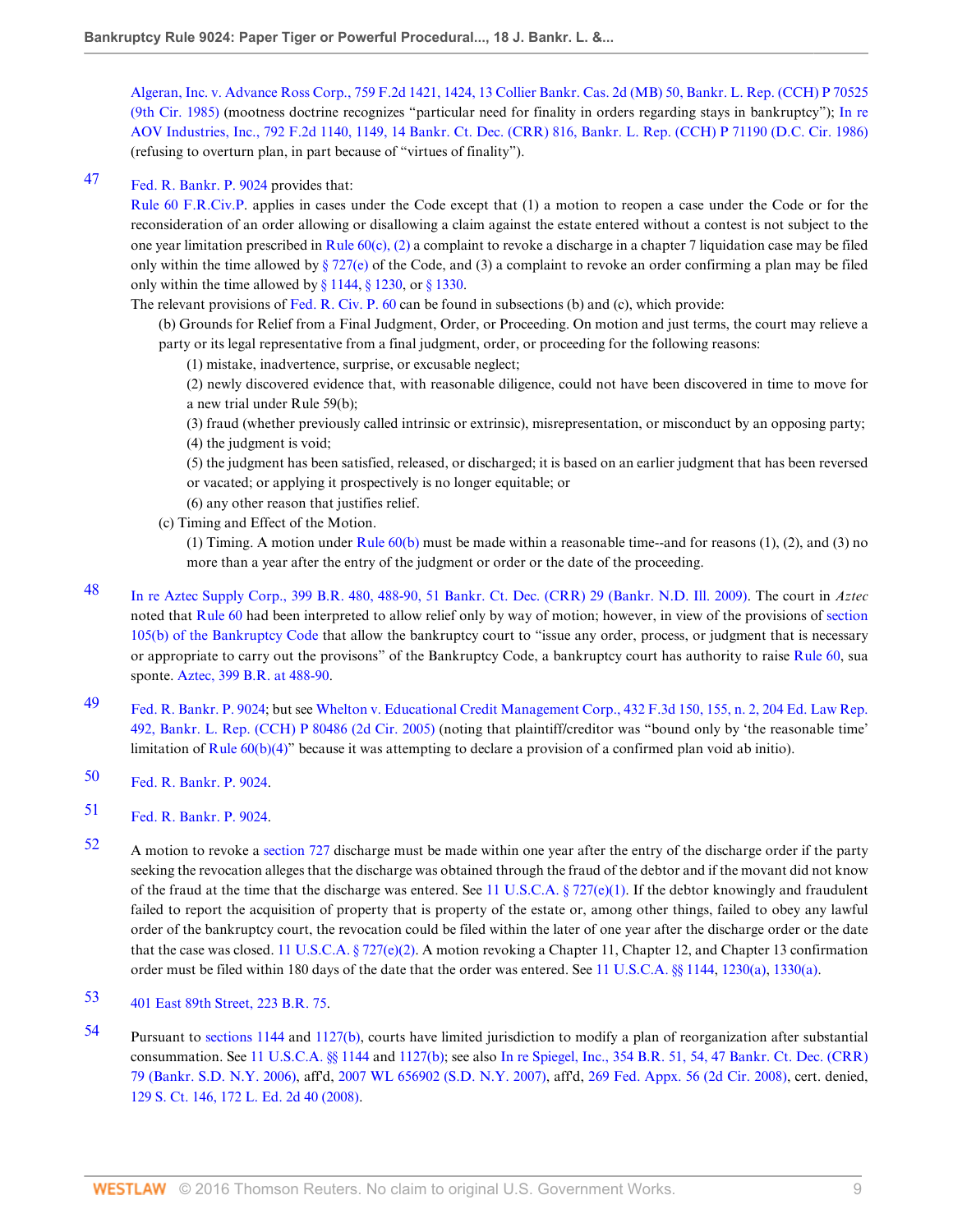- <span id="page-9-1"></span>401 East 89th Street, 254 B.R. at 77.
- <span id="page-9-2"></span>401 East 89th Street, 254 B.R. at 78.
- <span id="page-9-3"></span>401 East 89th Street, 254 B.R. at 78.
- <span id="page-9-4"></span>[Paddington Partners v. Bouchard, 34 F.3d 1132, 29 Fed. R. Serv. 3d 1306 \(2d Cir. 1994\).](http://www.westlaw.com/Link/Document/FullText?findType=Y&serNum=1994173830&pubNum=506&originatingDoc=I039ae34c4e9111de9b8c850332338889&refType=RP&originationContext=document&vr=3.0&rs=cblt1.0&transitionType=DocumentItem&contextData=(sc.Search))
- <span id="page-9-5"></span>[Paddington Partners, 34 F.3d at 1135](http://www.westlaw.com/Link/Document/FullText?findType=Y&serNum=1994173830&pubNum=506&originatingDoc=I039ae34c4e9111de9b8c850332338889&refType=RP&fi=co_pp_sp_506_1135&originationContext=document&vr=3.0&rs=cblt1.0&transitionType=DocumentItem&contextData=(sc.Search)#co_pp_sp_506_1135).
- <span id="page-9-6"></span>[Paddington Partners, 34 F.3d at 1142](http://www.westlaw.com/Link/Document/FullText?findType=Y&serNum=1994173830&pubNum=506&originatingDoc=I039ae34c4e9111de9b8c850332338889&refType=RP&fi=co_pp_sp_506_1142&originationContext=document&vr=3.0&rs=cblt1.0&transitionType=DocumentItem&contextData=(sc.Search)#co_pp_sp_506_1142).
- <span id="page-9-7"></span>[61](#page-3-9) The court cited to the Second Circuit's declaration that "since Rule  $60(b)$  allows extraordinary judicial relief, it is invoked only if the moving party meets its burden by demonstrating exceptional circumstances." 401 East 89th Street, 254 B.R. at 78 (citing [Paddington Partners, 34 F.3d at 1142\).](http://www.westlaw.com/Link/Document/FullText?findType=Y&serNum=1994173830&pubNum=506&originatingDoc=I039ae34c4e9111de9b8c850332338889&refType=RP&fi=co_pp_sp_506_1142&originationContext=document&vr=3.0&rs=cblt1.0&transitionType=DocumentItem&contextData=(sc.Search)#co_pp_sp_506_1142)
- <span id="page-9-8"></span>[401 East 89th Street, 223 B.R. at 79.](http://www.westlaw.com/Link/Document/FullText?findType=Y&serNum=1998155877&pubNum=164&originatingDoc=I039ae34c4e9111de9b8c850332338889&refType=RP&fi=co_pp_sp_164_79&originationContext=document&vr=3.0&rs=cblt1.0&transitionType=DocumentItem&contextData=(sc.Search)#co_pp_sp_164_79)
- <span id="page-9-9"></span>401 East 89th Street, 254 B.R. at 79.
- <span id="page-9-10"></span> See, e.g., [Spiegel, 354 B.R. at 54](http://www.westlaw.com/Link/Document/FullText?findType=Y&serNum=2010569576&pubNum=164&originatingDoc=I039ae34c4e9111de9b8c850332338889&refType=RP&fi=co_pp_sp_164_54&originationContext=document&vr=3.0&rs=cblt1.0&transitionType=DocumentItem&contextData=(sc.Search)#co_pp_sp_164_54) (denying movant's [Rule 60\(b\)](http://www.westlaw.com/Link/Document/FullText?findType=L&pubNum=1004365&cite=USFRCPR60&originatingDoc=I039ae34c4e9111de9b8c850332338889&refType=LQ&originationContext=document&vr=3.0&rs=cblt1.0&transitionType=DocumentItem&contextData=(sc.Search)) motion inasmuch as movant failed to meet its burden); [Rickel,](http://www.westlaw.com/Link/Document/FullText?findType=Y&serNum=2001305925&pubNum=164&originatingDoc=I039ae34c4e9111de9b8c850332338889&refType=RP&fi=co_pp_sp_164_678&originationContext=document&vr=3.0&rs=cblt1.0&transitionType=DocumentItem&contextData=(sc.Search)#co_pp_sp_164_678) [260 B.R. at 678](http://www.westlaw.com/Link/Document/FullText?findType=Y&serNum=2001305925&pubNum=164&originatingDoc=I039ae34c4e9111de9b8c850332338889&refType=RP&fi=co_pp_sp_164_678&originationContext=document&vr=3.0&rs=cblt1.0&transitionType=DocumentItem&contextData=(sc.Search)#co_pp_sp_164_678) (noting that a court could modify a confirmation order under [Rule 60\(b\)\)](http://www.westlaw.com/Link/Document/FullText?findType=L&pubNum=1004365&cite=USFRCPR60&originatingDoc=I039ae34c4e9111de9b8c850332338889&refType=LQ&originationContext=document&vr=3.0&rs=cblt1.0&transitionType=DocumentItem&contextData=(sc.Search)).
- <span id="page-9-11"></span>[In re Midkiff, 271 B.R. 383, Bankr. L. Rep. \(CCH\) P 78564, 89 A.F.T.R.2d 2002-559 \(B.A.P. 10th Cir. 2002\).](http://www.westlaw.com/Link/Document/FullText?findType=Y&serNum=2002042161&pubNum=164&originatingDoc=I039ae34c4e9111de9b8c850332338889&refType=RP&originationContext=document&vr=3.0&rs=cblt1.0&transitionType=DocumentItem&contextData=(sc.Search))
- <span id="page-9-12"></span>[Midkiff, 271 B.R. at 386](http://www.westlaw.com/Link/Document/FullText?findType=Y&serNum=2002042161&pubNum=164&originatingDoc=I039ae34c4e9111de9b8c850332338889&refType=RP&fi=co_pp_sp_164_386&originationContext=document&vr=3.0&rs=cblt1.0&transitionType=DocumentItem&contextData=(sc.Search)#co_pp_sp_164_386).
- <span id="page-9-13"></span>See [11 U.S.C.A. § 1328.](http://www.westlaw.com/Link/Document/FullText?findType=L&pubNum=1000546&cite=11USCAS1328&originatingDoc=I039ae34c4e9111de9b8c850332338889&refType=LQ&originationContext=document&vr=3.0&rs=cblt1.0&transitionType=DocumentItem&contextData=(sc.Search))
- <span id="page-9-14"></span>See [11 U.S.C.A. § 1328\(e\)](http://www.westlaw.com/Link/Document/FullText?findType=L&pubNum=1000546&cite=11USCAS1328&originatingDoc=I039ae34c4e9111de9b8c850332338889&refType=RB&originationContext=document&vr=3.0&rs=cblt1.0&transitionType=DocumentItem&contextData=(sc.Search)#co_pp_7fdd00001ca15)
- <span id="page-9-15"></span> See, e.g., [Fesq, 153 F.3d at 115](http://www.westlaw.com/Link/Document/FullText?findType=Y&serNum=1998173031&pubNum=506&originatingDoc=I039ae34c4e9111de9b8c850332338889&refType=RP&fi=co_pp_sp_506_115&originationContext=document&vr=3.0&rs=cblt1.0&transitionType=DocumentItem&contextData=(sc.Search)#co_pp_sp_506_115) ("Confirmation orders can be revoked only upon a showing of fraud" and only within 180 days after the order was entered).
- <span id="page-9-16"></span>[Midkiff, 271 B.R. at 385-86](http://www.westlaw.com/Link/Document/FullText?findType=Y&serNum=2002042161&pubNum=164&originatingDoc=I039ae34c4e9111de9b8c850332338889&refType=RP&fi=co_pp_sp_164_385&originationContext=document&vr=3.0&rs=cblt1.0&transitionType=DocumentItem&contextData=(sc.Search)#co_pp_sp_164_385).
- <span id="page-9-17"></span>[Midkiff, 271 B.R. at 385-86](http://www.westlaw.com/Link/Document/FullText?findType=Y&serNum=2002042161&pubNum=164&originatingDoc=I039ae34c4e9111de9b8c850332338889&refType=RP&fi=co_pp_sp_164_385&originationContext=document&vr=3.0&rs=cblt1.0&transitionType=DocumentItem&contextData=(sc.Search)#co_pp_sp_164_385).
- <span id="page-9-18"></span>[Midkiff, 271 B.R. at 385-86](http://www.westlaw.com/Link/Document/FullText?findType=Y&serNum=2002042161&pubNum=164&originatingDoc=I039ae34c4e9111de9b8c850332338889&refType=RP&fi=co_pp_sp_164_385&originationContext=document&vr=3.0&rs=cblt1.0&transitionType=DocumentItem&contextData=(sc.Search)#co_pp_sp_164_385).
- <span id="page-9-19"></span> [In re Cisneros, 994 F.2d 1462, Bankr. L. Rep. \(CCH\) P 75303, 72 A.F.T.R.2d 93-5175, 138 A.L.R. Fed. 729 \(9th Cir. 1993\).](http://www.westlaw.com/Link/Document/FullText?findType=Y&serNum=1993118251&pubNum=106&originatingDoc=I039ae34c4e9111de9b8c850332338889&refType=RP&originationContext=document&vr=3.0&rs=cblt1.0&transitionType=DocumentItem&contextData=(sc.Search)) In *Cisneros*, however, the debtor was not entitled to a [section 1328\(a\)](http://www.westlaw.com/Link/Document/FullText?findType=L&pubNum=1000546&cite=11USCAS1328&originatingDoc=I039ae34c4e9111de9b8c850332338889&refType=RB&originationContext=document&vr=3.0&rs=cblt1.0&transitionType=DocumentItem&contextData=(sc.Search)#co_pp_8b3b0000958a4) discharge because he had not made all payments under the confirmed plan.
- <span id="page-9-20"></span>[Cisneros, 994 F.2d at 1466.](http://www.westlaw.com/Link/Document/FullText?findType=Y&serNum=1993118251&pubNum=350&originatingDoc=I039ae34c4e9111de9b8c850332338889&refType=RP&fi=co_pp_sp_350_1466&originationContext=document&vr=3.0&rs=cblt1.0&transitionType=DocumentItem&contextData=(sc.Search)#co_pp_sp_350_1466)
- <span id="page-9-21"></span>[In re Fesq, 153 F.3d 113, 40 Collier Bankr. Cas. 2d \(MB\) 768, Bankr. L. Rep. \(CCH\) P 77778 \(3d Cir. 1998\).](http://www.westlaw.com/Link/Document/FullText?findType=Y&serNum=1998173031&pubNum=506&originatingDoc=I039ae34c4e9111de9b8c850332338889&refType=RP&originationContext=document&vr=3.0&rs=cblt1.0&transitionType=DocumentItem&contextData=(sc.Search))
- <span id="page-9-22"></span>[Fesq, 153 F.3d at 116](http://www.westlaw.com/Link/Document/FullText?findType=Y&serNum=1998173031&pubNum=506&originatingDoc=I039ae34c4e9111de9b8c850332338889&refType=RP&fi=co_pp_sp_506_116&originationContext=document&vr=3.0&rs=cblt1.0&transitionType=DocumentItem&contextData=(sc.Search)#co_pp_sp_506_116).
- <span id="page-9-23"></span>[Fesq, 153 F.3d at 116](http://www.westlaw.com/Link/Document/FullText?findType=Y&serNum=1998173031&pubNum=506&originatingDoc=I039ae34c4e9111de9b8c850332338889&refType=RP&fi=co_pp_sp_506_116&originationContext=document&vr=3.0&rs=cblt1.0&transitionType=DocumentItem&contextData=(sc.Search)#co_pp_sp_506_116).
- <span id="page-9-24"></span>[Fesq, 153 F.3d at 116](http://www.westlaw.com/Link/Document/FullText?findType=Y&serNum=1998173031&pubNum=506&originatingDoc=I039ae34c4e9111de9b8c850332338889&refType=RP&fi=co_pp_sp_506_116&originationContext=document&vr=3.0&rs=cblt1.0&transitionType=DocumentItem&contextData=(sc.Search)#co_pp_sp_506_116).
- <span id="page-9-25"></span>[Fesq, 153 F.3d at 121](http://www.westlaw.com/Link/Document/FullText?findType=Y&serNum=1998173031&pubNum=506&originatingDoc=I039ae34c4e9111de9b8c850332338889&refType=RP&fi=co_pp_sp_506_121&originationContext=document&vr=3.0&rs=cblt1.0&transitionType=DocumentItem&contextData=(sc.Search)#co_pp_sp_506_121).
- <span id="page-9-26"></span>[Navon, 116 F.3d at 5](http://www.westlaw.com/Link/Document/FullText?findType=Y&serNum=1997117308&pubNum=506&originatingDoc=I039ae34c4e9111de9b8c850332338889&refType=RP&fi=co_pp_sp_506_5&originationContext=document&vr=3.0&rs=cblt1.0&transitionType=DocumentItem&contextData=(sc.Search)#co_pp_sp_506_5).
- <span id="page-9-0"></span>[a1](#page-0-15) The author received his B.A from the University of Dayton, his M.B.A. from Loyola University of Chicago, his J.D. from Franklin Pierce Law Center, and his LL.M. in Bankruptcy from St. John's University School of Law. The author is Counsel